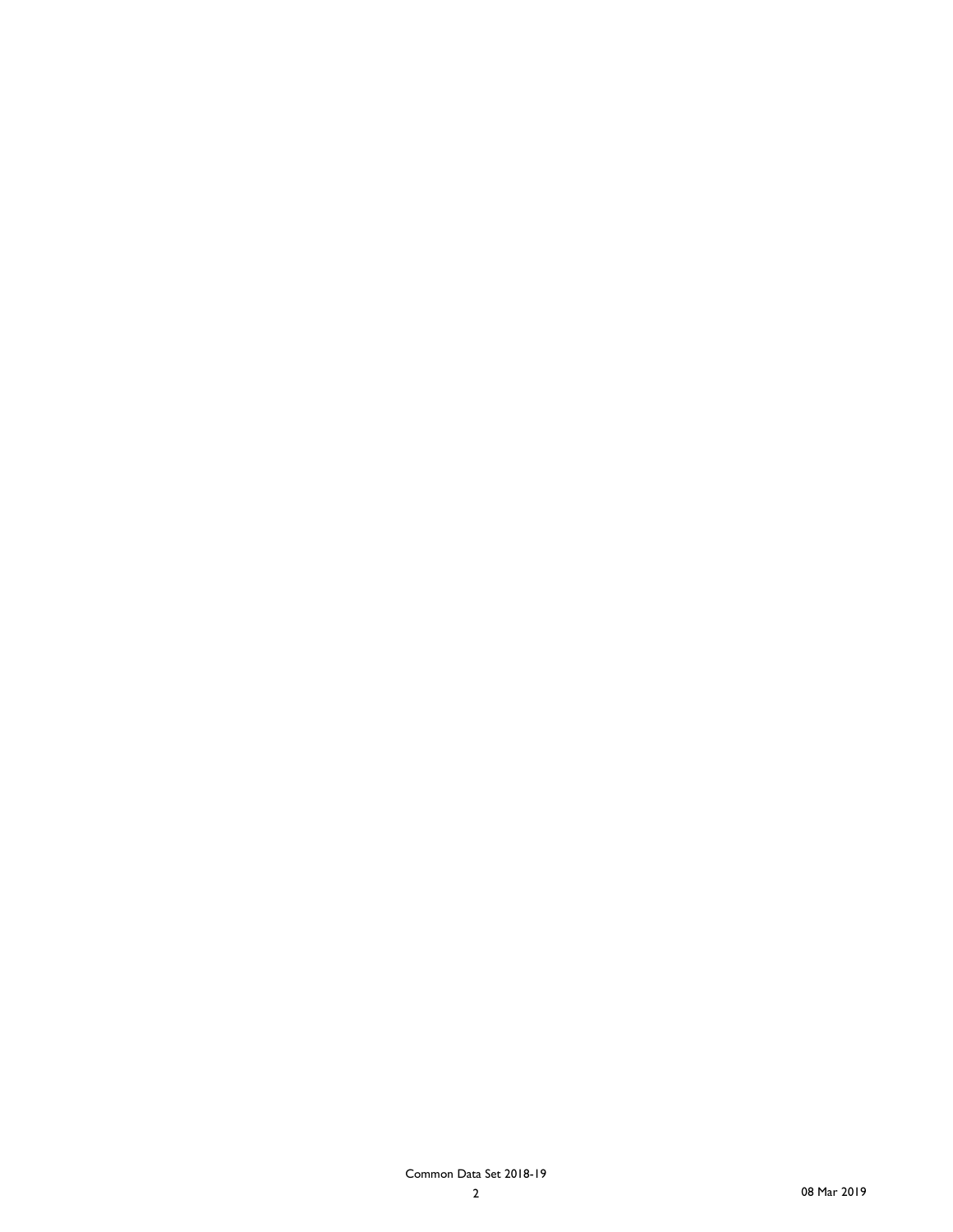### A. General Information *return to Table of Contents*

### **A1 Address Information**

| Name of College/University:        | <b>University of Pennsylvania</b> |
|------------------------------------|-----------------------------------|
| <b>Mailing Address:</b>            | I College Hall, Room 100          |
| City/State/Zip/Country:            | Philadelphia, PA 19104-6228       |
| Main Phone Number:                 | 215-898-5000                      |
| Home Page Address                  | www.upenn.edu                     |
| <b>Admissions Phone Number:</b>    | 215-898-7507                      |
| Admissions Office Mailing Address: | I College Hall                    |
| City/State/Zip/Country:            | Philadelphia, PA 19104            |
| <b>Admissions Fax Number:</b>      | 215-898-7507                      |
| <b>Admissions E-mail Address:</b>  | info@admissions.upenn.edu         |
| Online application                 | www.admissions.upenn.edu          |

#### **A2 Source of institutional control** (Check only one)**:**

| <b>Public</b>       |  |
|---------------------|--|
| Private (nonprofit) |  |
| Proprietary         |  |

### **A3 Classify your undergraduate institution:**

| Coeducational college |
|-----------------------|
| Men's college         |
| Women's college       |

### **A4 Academic year calendar:**

| Semester         | x |
|------------------|---|
| Quarter          |   |
| <b>Trimester</b> |   |
| $4 - 1 - 4$      |   |
| Continuous       |   |

### **A5 Degrees offered by your institution:**

| Certificate                            |   |
|----------------------------------------|---|
| Diploma                                |   |
| Associate                              | x |
| <b>Transfer Associate</b>              |   |
| <b>Terminal Associate</b>              | x |
| Bachelor's                             | x |
| Postbachelor's certificate             | x |
| Master's                               | × |
| Post-master's certificate              | x |
| Doctoral degreeresearch/scholarship    | × |
| Doctoral degree -professional practice | × |
| Doctoral degree -- other               |   |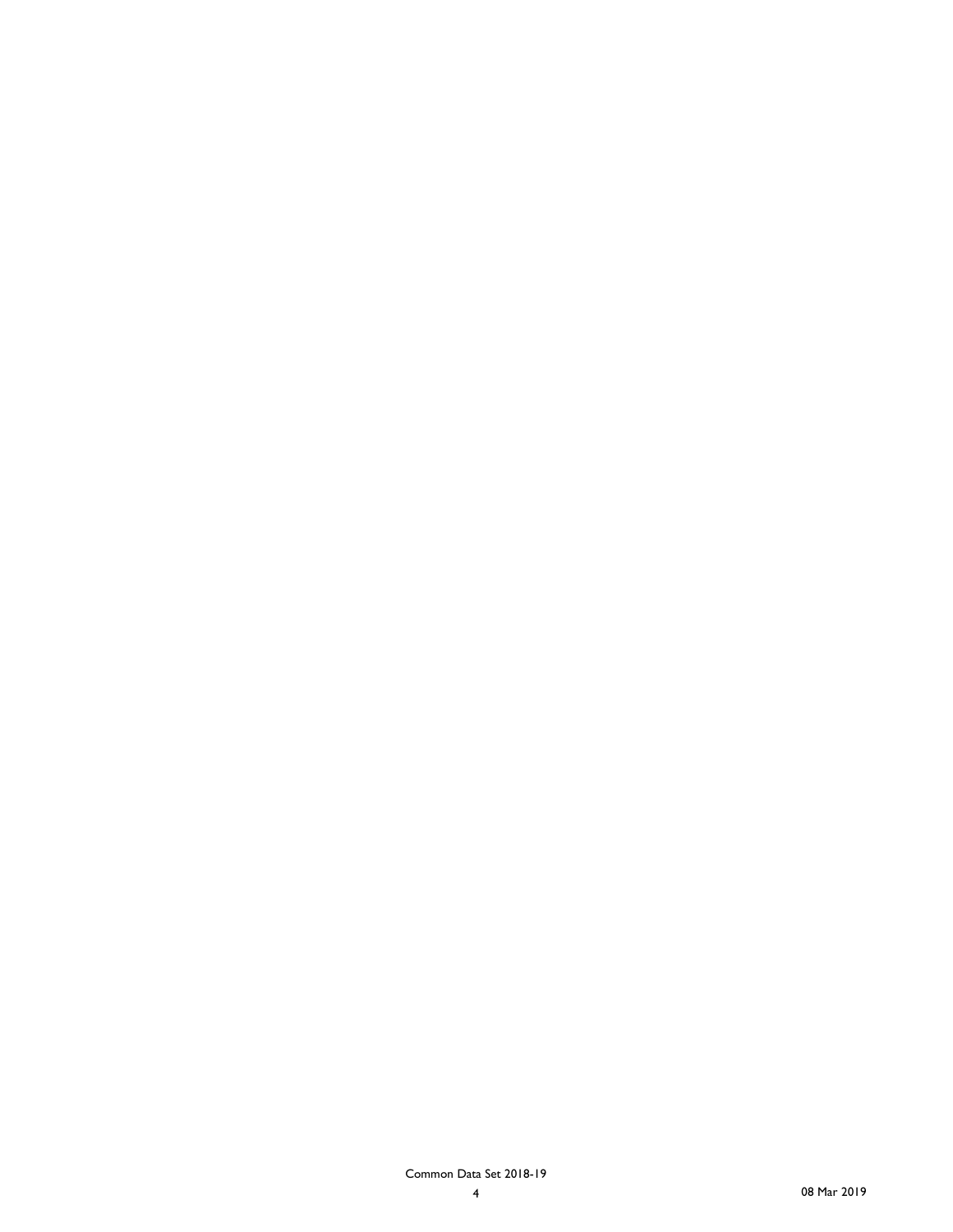### B. ENROLLMENT AND PERSISTENCE

 $\blacksquare$ 

**B1** Institutional Enrollment - Men and Women: Provide numbers of students for each of the following categories as of the institution's official fall reporting date or as of October 15, 2018. Note: Report students formerly designated as "first professional" in the graduate cells.

|                                                     | <b>FULL-TIME</b> |       | <b>PART-TIME</b> |                          |
|-----------------------------------------------------|------------------|-------|------------------|--------------------------|
| <b>Undergraduate</b>                                | Men              | Women | Men              | Women                    |
| Degree-seeking, first-time freshmen                 | 1,110            | 1,347 |                  | $\overline{\phantom{0}}$ |
| Other first-year, degree-seeking                    |                  |       |                  |                          |
| All other degree-seeking                            | 3,630            | 3,844 | 144              | 108                      |
| Total degree-seeking                                | 4,740            | 5,191 | 144              | 108                      |
| All other undergraduates enrolled in credit courses |                  |       |                  |                          |
| Total undergraduates                                | 4,740            | 5,191 | 144              | 108                      |
| <b>Graduate</b>                                     |                  |       |                  |                          |
| Degree-seeking, first-time                          | 1,403            | 1,650 | 65               | 183                      |
| All other degree-seeking                            | 3,590            | 4,054 | 448              | 800                      |
| All other graduates enrolled in credit courses      |                  |       |                  |                          |
| Total graduate                                      | 4,993            | 5,704 | 513              | 983                      |
| Total all undergraduates                            |                  |       |                  | 10,183                   |
| Total all graduate                                  |                  |       |                  | 12,193                   |
| <b>GRAND TOTAL ALL STUDENTS</b>                     |                  |       |                  | 22,376                   |

**B2** Enrollment by Racial/Ethnic Category. Provide numbers of undergraduate students for each of the following categories as of the institution's official fall reporting date or as of October 15, 2018.

Include international students only in the category "Nonresident aliens." Complete the "Total Undergraduates" column only if you cannot provide data for the first two columns. Report as your institution reports to IPEDS: persons who are Hispanic should be reported only on the Hispanic line, not under any race, and persons who are non-Hispanic multi-racial should be reported only under "Two or more races."

|                                                         | <b>Degree-Seeking</b><br><b>First-Time</b><br><b>First Year</b> | <b>Degree-Seeking</b><br><b>Undergraduates</b><br>(include first-time<br>first-year) | Total<br><b>Undergraduates</b><br>(both degree- and<br>non-degree-<br>seeking) |
|---------------------------------------------------------|-----------------------------------------------------------------|--------------------------------------------------------------------------------------|--------------------------------------------------------------------------------|
| Nonresident aliens                                      | 322                                                             | 1,320                                                                                | 1,590                                                                          |
| Hispanic/Latino                                         | 250                                                             | 1,065                                                                                | 1,158                                                                          |
| Black or African American, non-Hispanic                 | 185                                                             | 757                                                                                  | 880                                                                            |
| White, non-Hispanic                                     | 932                                                             | 4,157                                                                                | 4,897                                                                          |
| American Indian or Alaska Native, non-Hispanic          |                                                                 | 10                                                                                   | 12                                                                             |
| Asian, non-Hispanic                                     | 552                                                             | 2,181                                                                                | 2,367                                                                          |
| Native Hawaiian or other Pacific Islander, non-Hispanic | $\overline{4}$                                                  | 6                                                                                    | 6                                                                              |
| Two or more races, non-Hispanic                         | 118                                                             | 469                                                                                  | 553                                                                            |
| Race and/or ethnicity unknown                           | 93                                                              | 218                                                                                  | 388                                                                            |
| <b>TOTAL</b>                                            | 2,457                                                           | 10,183                                                                               | 11,851                                                                         |

#### **Persistence**

### **B3 Number of degrees awarded from July 1, 2017 to June 30, 2018**

| Certificate/diploma                      |       |
|------------------------------------------|-------|
| Associate degrees                        |       |
| Bachelor's degrees                       | 2,808 |
| Postbachelor's certificates              | 88    |
| Master's degrees                         | 3,950 |
| Post-Master's certificates               | 37    |
| Doctoral degrees - research/scholarship  | 549   |
| Doctoral degrees - professional practice | 674   |
| Doctoral degrees - other                 |       |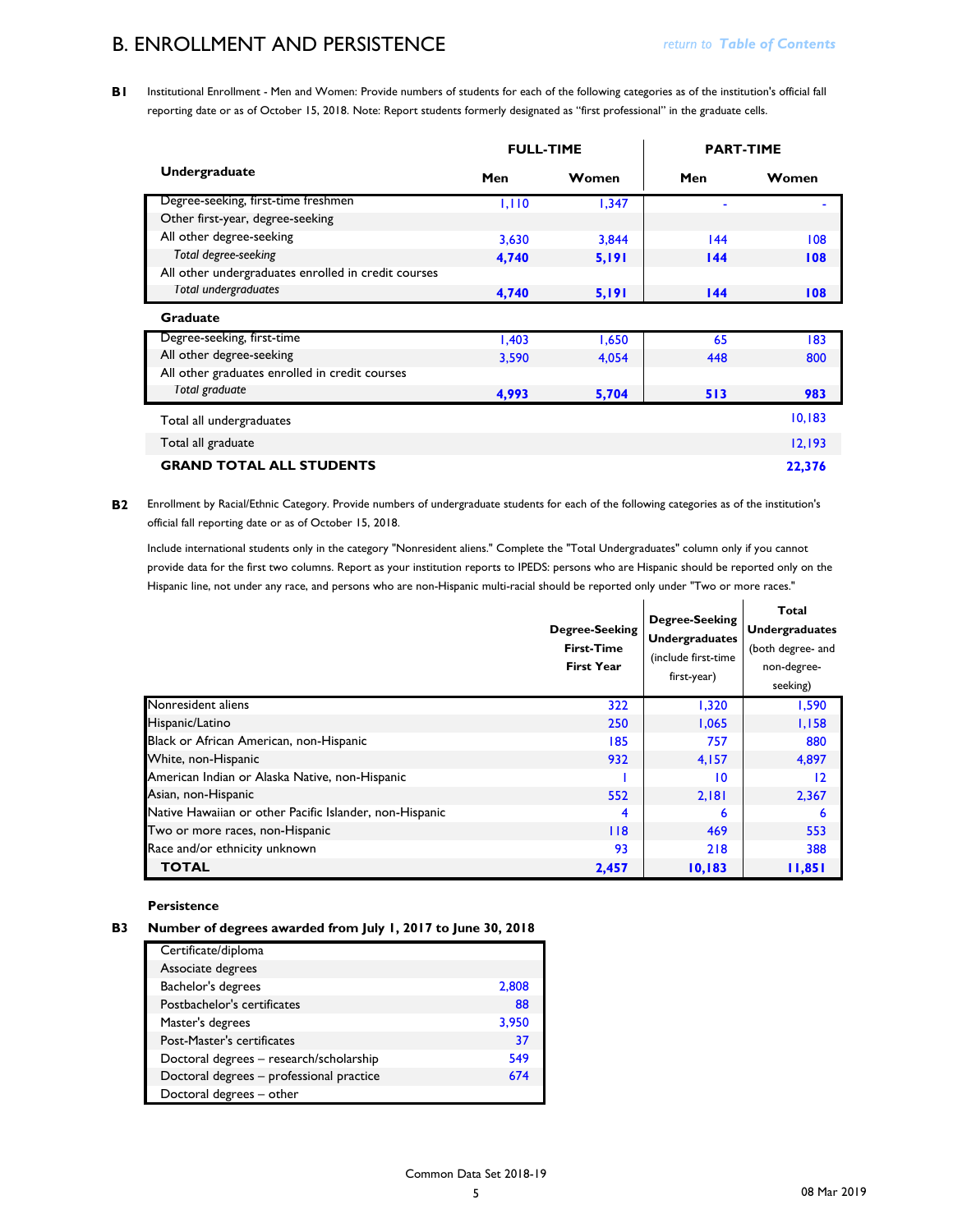### B. ENROLLMENT AND PERSISTENCE

### **Graduation Rates**

The items in this section correspond to data elements collected by the IPEDS Web-based Data Collection System's Graduation Rate Survey (GRS). For complete instructions and definitions of data elements, see the IPEDS GRS forms and instructions for the 2017-2018 Web-based survey.

#### **For Bachelor's or Equivalent Programs**

In the following section for bachelor's or equivalent programs, please disaggregate the Fall 2011 and Fall 2012 cohorts (formerly CDS B4-B11) into four groups:

- **Students who received a Federal Pell Grant\***
- **Recipients of a subsidized Stafford Loan who did not receive a Pell Grant**
- **Students who did not receive either a Pell Grant or a subsidized Stafford Loan**
- **Total (all students, regardless of Pell Grant or subsidized loan status)**

\*Students who received both a Federal Pell Grant and a subsidized Stafford Loan should be reported in the "Recipients of a Federal Pell Grant" column.

For each graduation rate grid below, the numbers in the first three columns for Questions A-G should sum to the cohort total in the fourth column (formerly CDS B4-B11)

|   | Fall 2011 Cohort                                                                                                                                                                                                                                                                | <b>Recipients of</b><br>a Federal<br><b>Pell Grant</b> | <b>Recipients of</b><br>a Subsidized<br>did not receive a<br><b>Pell Grant</b> | <b>Students who</b><br>did not receive<br>Stafford Loan who either a Pell Grant<br>or a subsidized<br><b>Stafford Loan</b> | <b>Total</b><br>(sum of 3<br>columms<br>to the left) |
|---|---------------------------------------------------------------------------------------------------------------------------------------------------------------------------------------------------------------------------------------------------------------------------------|--------------------------------------------------------|--------------------------------------------------------------------------------|----------------------------------------------------------------------------------------------------------------------------|------------------------------------------------------|
| A | Initial 2011 cohort of first-time, full-time bachelor's (or equivalent)<br>degree-seeking undergraduate students; total all students:                                                                                                                                           | 385                                                    | 179                                                                            | 1,845                                                                                                                      | 2,409                                                |
| B | Of the initial 2011 cohort, how many did not persist and did not<br>graduate for the following reasons: death, permanent disability, service<br>in the armed forces, foreign aid service of the federal government, or<br>official church missions; total allowable exclusions: | $\overline{\mathbf{3}}$                                |                                                                                | $\overline{\mathbf{2}}$                                                                                                    | 5                                                    |
| C | Final 2011 cohort, after adjusting for allowable exclusions - subtract<br>question B5 from question B4:                                                                                                                                                                         | 382                                                    | 179                                                                            | 1,843                                                                                                                      | 2,404                                                |
| D | Of the initial 2011 cohort, how many completed the program in four<br>years or less - by August 31, 2015:                                                                                                                                                                       | 295                                                    | 147                                                                            | 1,615                                                                                                                      | 2,057                                                |
| E | Of the initial 2011 cohort, how many completed the program in more<br>than four years but in five years or less - after August 31, 2015 and by<br>August 31, 2016:                                                                                                              | 53                                                     | 19                                                                             | 130                                                                                                                        | 202                                                  |
| F | Of the initial 2011 cohort, how many completed the program in more<br>than five years but in six years or less - after August 31, 2016 and by<br>August 31, 2017:                                                                                                               | 10                                                     | $\overline{\mathbf{3}}$                                                        | 29                                                                                                                         | 42                                                   |
| G | Total graduating within six years (sum of questions B7, B8, and B9):                                                                                                                                                                                                            | 358                                                    | 169                                                                            | 1,774                                                                                                                      | 2,301                                                |
| H | Six-year graduation rate for 2011 cohort - question B10 divided by<br>question B6:                                                                                                                                                                                              | 93.7%                                                  | 94.4%                                                                          | 96.3%                                                                                                                      | 95.7%                                                |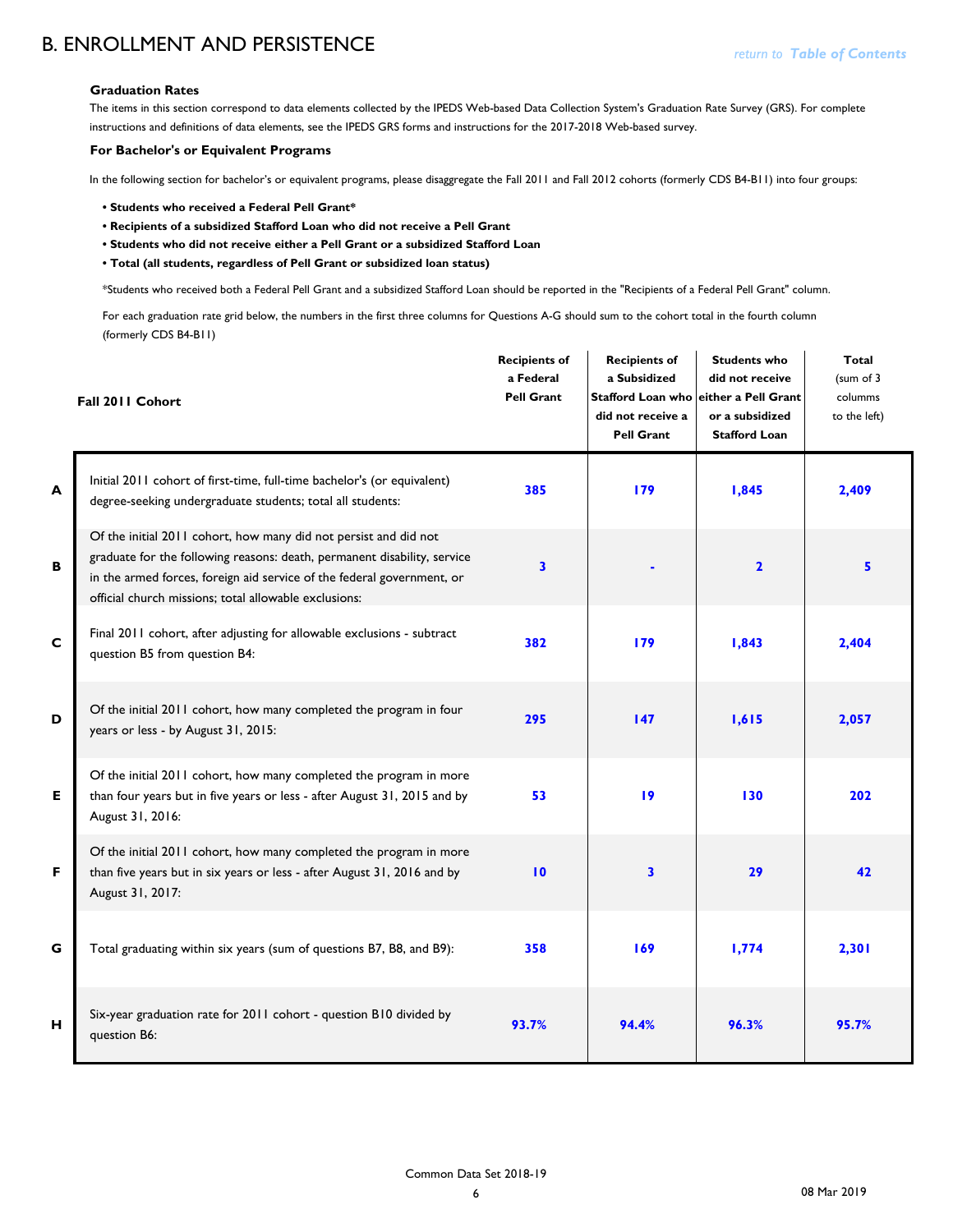## B. ENROLLMENT AND PERSISTENCE *return to Table of Contents*

|   | Fall 2012 Cohort                                                                                                                                                                                                                                                                | <b>Recipients of</b><br>a Federal<br><b>Pell Grant</b> | <b>Recipients of</b><br>a Subsidized<br><b>Stafford Loan who</b><br>did not receive a<br><b>Pell Grant</b> | <b>Students who</b><br>did not receive<br>either a Pell Grant<br>or a subsidized<br><b>Stafford Loan</b> | <b>Total</b><br>(sum of 3<br>columms<br>to the left) |
|---|---------------------------------------------------------------------------------------------------------------------------------------------------------------------------------------------------------------------------------------------------------------------------------|--------------------------------------------------------|------------------------------------------------------------------------------------------------------------|----------------------------------------------------------------------------------------------------------|------------------------------------------------------|
| A | Initial 2012 cohort of first-time, full-time bachelor's (or equivalent)<br>degree-seeking undergraduate students; total all students:                                                                                                                                           | 360                                                    | 198                                                                                                        | 1,839                                                                                                    | 2,397                                                |
| B | Of the initial 2012 cohort, how many did not persist and did not<br>graduate for the following reasons: death, permanent disability, service<br>in the armed forces, foreign aid service of the federal government, or<br>official church missions; total allowable exclusions: |                                                        | п                                                                                                          | $\overline{2}$                                                                                           | $\overline{\mathbf{3}}$                              |
| C | Final 2012 cohort, after adjusting for allowable exclusions - subtract<br>question B5 from question B4:                                                                                                                                                                         | 360                                                    | 197                                                                                                        | 1,837                                                                                                    | 2,394                                                |
| D | Of the initial 2012 cohort, how many completed the program in four<br>years or less - by August 31, 2016:                                                                                                                                                                       | 274                                                    | 174                                                                                                        | 1,592                                                                                                    | 2,040                                                |
| E | Of the initial 2012 cohort, how many completed the program in more<br>than four years but in five years or less - after August 31, 2016 and by<br>August 31, 2017:                                                                                                              | 44                                                     | 13                                                                                                         | 146                                                                                                      | 203                                                  |
| F | Of the initial 2012 cohort, how many completed the program in more<br>than five years but in six years or less - after August 31, 2017 and by<br>August 31, 2018:                                                                                                               | 12                                                     | $\overline{\mathbf{3}}$                                                                                    | 28                                                                                                       | 43                                                   |
| G | Total graduating within six years (sum of questions B7, B8, and B9):                                                                                                                                                                                                            | 330                                                    | 190                                                                                                        | 1,766                                                                                                    | 2,286                                                |
| H | Six-year graduation rate for 2012 cohort - question B10 divided by<br>question B6:                                                                                                                                                                                              | 91.7%                                                  | 96.4%                                                                                                      | 96.1%                                                                                                    | 95.5%                                                |

#### **Retention Rates**

Report for the cohort of Full-Time, 1st-time Bachelors (or equiv) degree-seeking undergraduate students who entered in Fall 2017 (or the preceding summer term). Initial cohort may be adj. for students who departed for the following reasons ONLY: death, permanent disability, service in the armed forces, foreign aid service of the federal government or official church missions.

**98.3%** For the cohort of all full-time bachelor's (or equivalent) degree-seeking undergraduate students who entered your institution as freshmen in Fall (or the preceding summer term), what percentage was enrolled at your institution as of the date your institution calculates its official enrollment in Fall 2018?

**B22**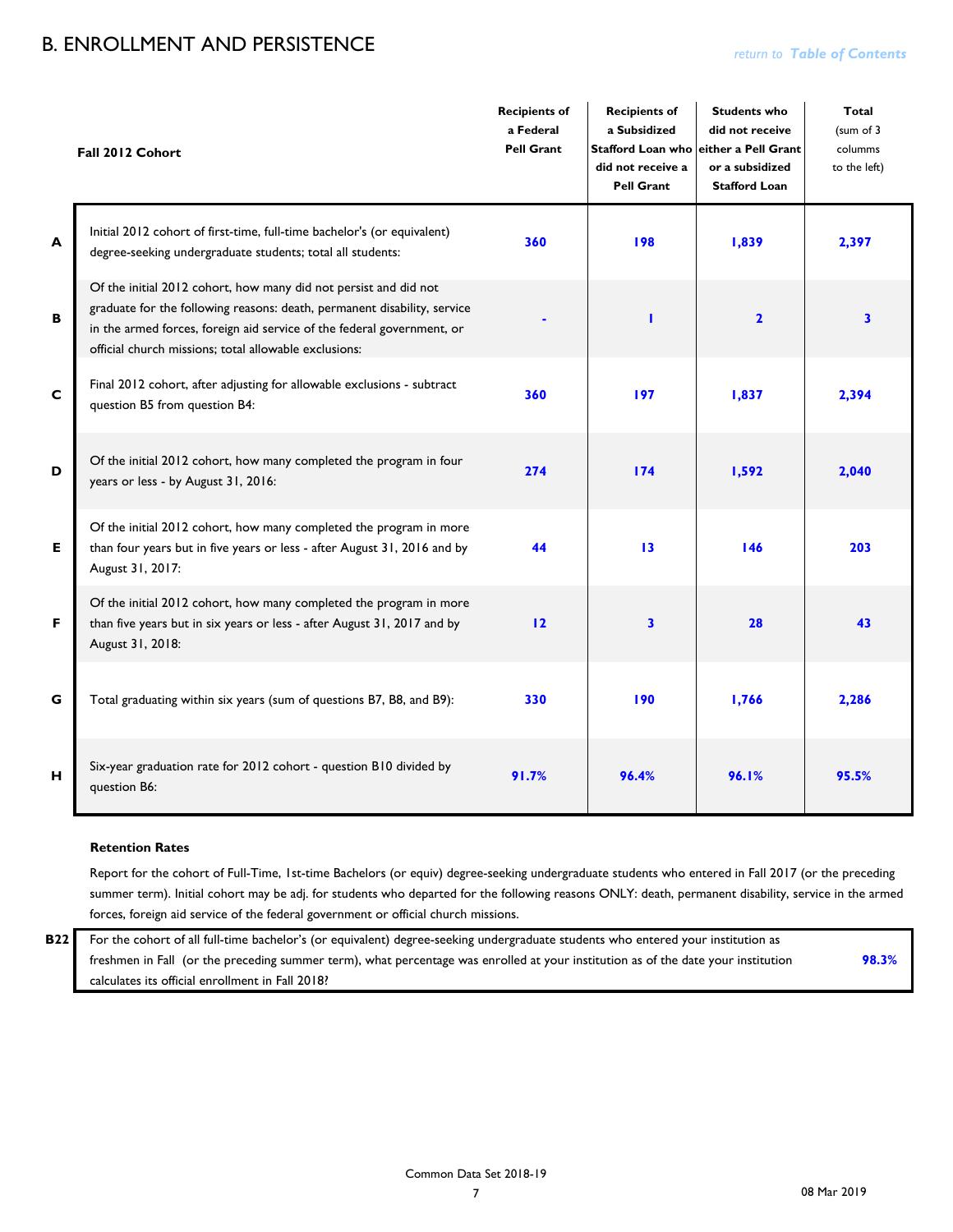## C. FIRST-TIME, FIRST-YEAR (FRESHMAN) ADMISSION *X4A0T*

#### **Applications**

**C1**

First-time, first-year, students: Provide the number of degree-seeking, first-time, first-year students who applied, were admitted, and enrolled (full- or part-time) in Fall 2018 Include early decision, early action, and students who began studies during summer in this cohort. Applicants should include only those students who fulfilled the requirements for consideration for admission and who have been notified of one of the following actions: admission, nonadmission, placement on waiting list, or application withdrawn - by applicant or institution. Admitted applicants should include wait-listed students who were subsequently offered admission

| Total first-time, first-year (freshman) men who applied               | 22,162 |
|-----------------------------------------------------------------------|--------|
| Total first-time, first-year (freshman) women who applied             | 22,329 |
| Total first-time, first-year (freshman) men who were admitted         | 1,700  |
| Total first-time, first-year (freshman) women who were admitted       | 2,040  |
| Total full-time, first-time, first-year (freshman) men who enrolled   | 1,141  |
| Total part-time, first-time, first-year (freshman) men who enrolled   |        |
| Total full-time, first-time, first-year (freshman) women who enrolled |        |
|                                                                       | 1,377  |

**C2 Freshman wait-listed students (students who met admission requirements but whose final admission was contingent on space availability)**

|                                                                     | Yes       | No |
|---------------------------------------------------------------------|-----------|----|
| Do you have a policy of placing students on a waiting list?         | x         |    |
| If yes, please answer the questions below for Fall 2018 admissions: |           |    |
| Number of qualified applicants offered a placed on waiting list     | 3,535     |    |
| Number accepting a place on the waiting list                        | 2,561     |    |
| Number of wait-listed students admitted                             | 9         |    |
| Is your waiting list ranked?                                        | <b>No</b> |    |
| If yes, do you release that information to students?                |           |    |
| Do you release that information to school counselors?               |           |    |
| <b>Admission Requirements</b>                                       |           |    |
| High school completion requirement                                  |           |    |
| High school diploma is required and GED is accepted                 |           |    |
|                                                                     |           |    |

High school diploma is required and GED is not accepted

**C3 x** High school diploma or equivalent is not required

#### **C4 Does your institution require or recommend a general college-preparatory program for degree-seeking students?**

| Require                       |  |
|-------------------------------|--|
| Recommend                     |  |
| Neither require nor recommend |  |

**C5 Distribution of high school units required and/or recommended.** Specify the distribution of academic high school course units required and/or recommended of all or most degree-seeking students using Carnegie units (one unit equals one year of study or its equivalent). If you use a different system for calculating units, please convert.

|                                  | <b>Units</b>    | <b>Units</b>             |
|----------------------------------|-----------------|--------------------------|
|                                  | <b>Required</b> | <b>Recommended</b>       |
| Total academic units             |                 | 20                       |
| English                          |                 | 4                        |
| Mathematics                      |                 | 4                        |
| Science                          |                 | 3                        |
| Of these, units that must be lab |                 | 3                        |
| Foreign language                 |                 | 4                        |
| Social studies                   |                 | $\overline{\phantom{a}}$ |
| History                          |                 | 3                        |
| Academic electives               |                 |                          |
| <b>Computer Science</b>          |                 |                          |
| Visual/Performing Arts           |                 |                          |
| Other (specify)+                 |                 |                          |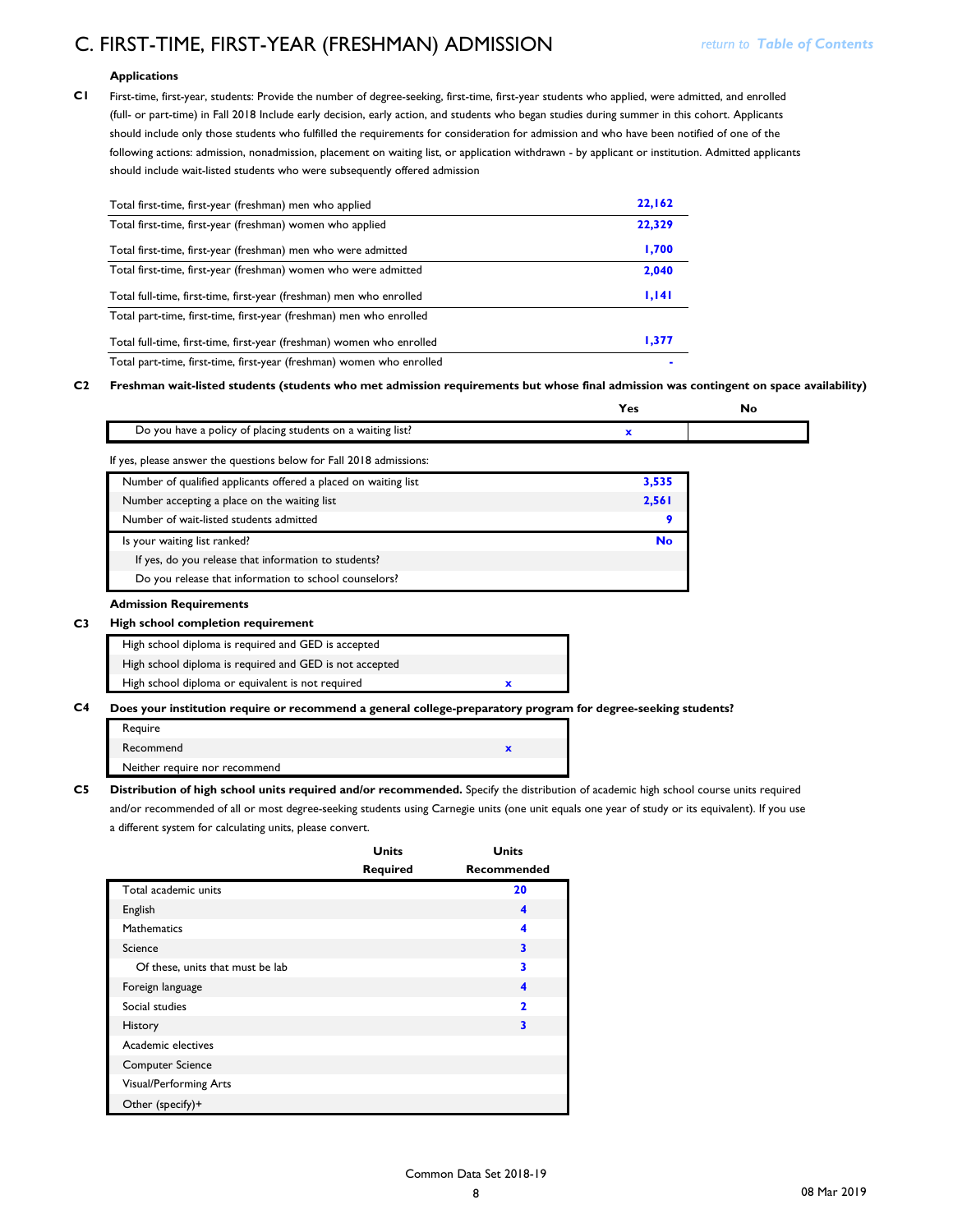### **Basis for Selection**

**C6** Do you have an open admission policy, under which virtually all secondary school graduates or students with GED equivalency diplomas are admitted without regard to academic record, test scores, or other qualifications? If so, check which applies:

| Open admission policy as described above for all students         |
|-------------------------------------------------------------------|
| Open admission policy as described above for most students, but-- |
| selective admission for out-of-state students                     |
| selective admission to some programs                              |
| other (explain)                                                   |

#### **C7 Relative importance of each of the following academic and nonacademic factors in first-time, first-year, degree-seeking (freshman) admission decisions.**

| Academic                         | Very<br>Important | Important   | Considered | <b>Not</b><br>Considered |
|----------------------------------|-------------------|-------------|------------|--------------------------|
| Rigor of secondary school record | x                 |             |            |                          |
| Class rank                       |                   | $\mathbf x$ |            |                          |
| Academic GPA                     | x                 |             |            |                          |
| Standardized test scores         | $\mathbf x$       |             |            |                          |
| <b>Application Essay</b>         | ×                 |             |            |                          |
| Recommendation(s)                | ×                 |             |            |                          |

#### **C7 Nonacademic**

| Interview                         |              | x            |              |             |
|-----------------------------------|--------------|--------------|--------------|-------------|
| <b>Extracurricular activities</b> |              | $\mathbf{x}$ |              |             |
| Talent/ability                    |              | $\mathbf x$  |              |             |
| Character/personal qualities      | $\mathbf{x}$ |              |              |             |
| First generation                  |              |              | $\mathbf x$  |             |
| Alumni/ae relation                |              |              | $\mathbf{x}$ |             |
| Geographical residence            |              |              | $\mathbf x$  |             |
| State residency                   |              |              | $\mathbf{x}$ |             |
| Religious affiliation/commitment  |              |              |              | $\mathbf x$ |
| Racial/ethnic status              |              |              | $\mathbf x$  |             |
| Volunteer work                    |              |              | $\mathbf x$  |             |
| Work experience                   |              |              | $\mathbf x$  |             |
| Level of applicant's interest     |              |              | $\mathbf x$  |             |

#### **SAT and ACT Policies**

### **C8 Entrance exams**

|     |                                                                                     | Yes |  |
|-----|-------------------------------------------------------------------------------------|-----|--|
| C8A | Does your institution make use of SAT, ACT, or SAT Subject Test scores in admission |     |  |
|     | decisions for first-time, first-year, degree-seeking applicants?                    |     |  |

If yes, place check marks in the appropriate boxes below to reflect your institution's policies for use in admission for Fall 2020.

### **ADMISSION**

|                                  | Require | Recommend   | <b>Require for Some</b> | <b>Consider if</b><br><b>Submitted</b> | <b>Not Used</b> |
|----------------------------------|---------|-------------|-------------------------|----------------------------------------|-----------------|
| SAT or ACT                       | x       |             |                         |                                        |                 |
| ACT only                         |         |             |                         |                                        |                 |
| SAT only                         |         |             |                         |                                        |                 |
| SAT and SAT Subject Tests or ACT |         |             |                         |                                        |                 |
| <b>SAT Subject Tests</b>         |         | $\mathbf x$ |                         |                                        |                 |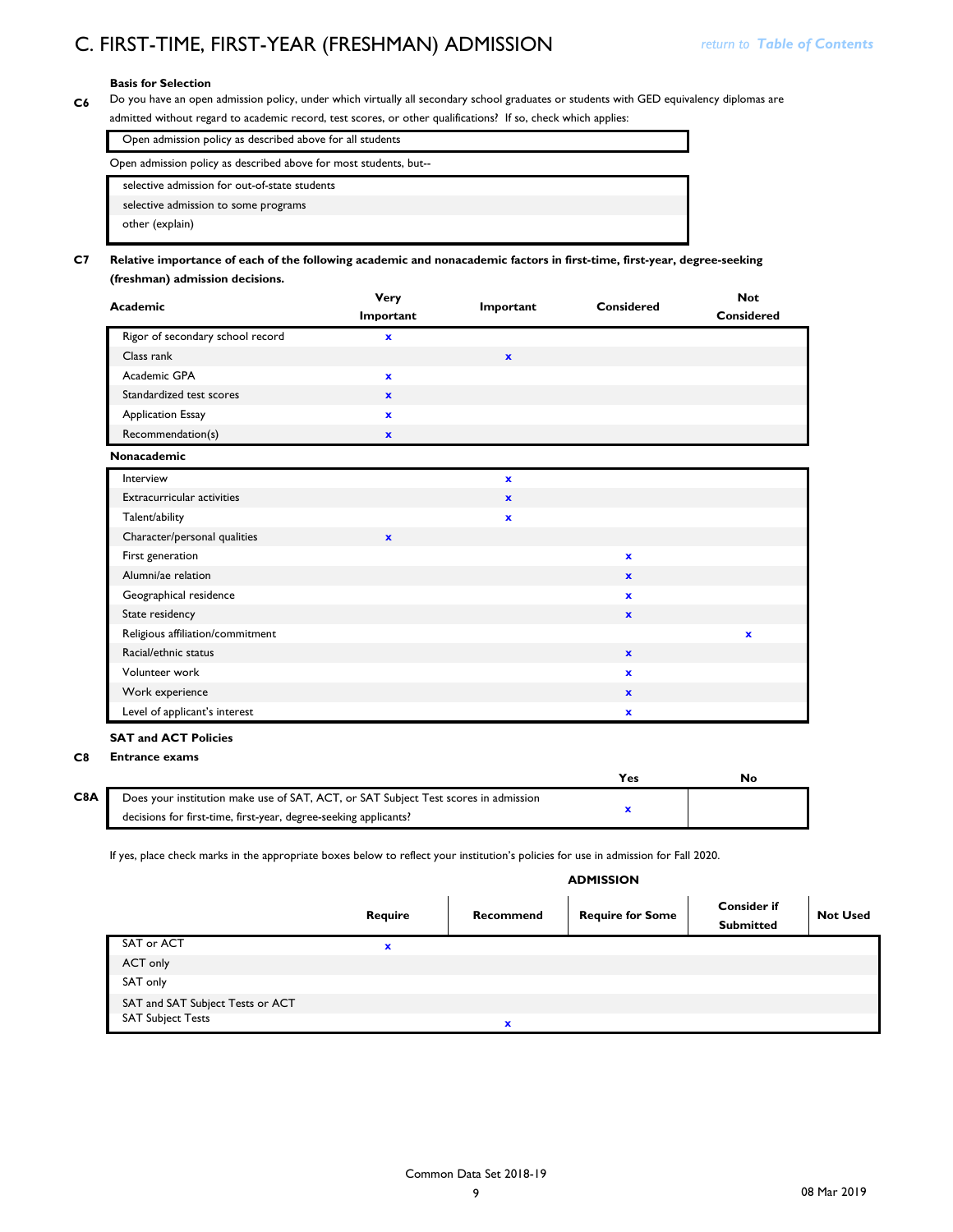**C8B** If your institution will make use of the ACT in admission decisions for first-time, first-year, degree-seeking applicants for Fall 2020, please indicate which ONE of the following applies: (regardless of whether the writing score will be used in the admissions process):

| ACT with writing required            |  |
|--------------------------------------|--|
| ACT with writing recommended         |  |
| ACT with or without writing accepted |  |
| .                                    |  |

If your institution will make use of the SAT in admission decisions for first-time, first-year, degree-seeking applicants for Fall 2020, please indicate which ONE of the following applies: (regardless of whether the Essay score will be used in the admissions process):

| SAT with Essay component required            |  |
|----------------------------------------------|--|
| SAT with Essay component recommended         |  |
| SAT with or without Essay component accepted |  |

**C8C** Please indicate how your institution will use the SAT or ACT writing component; check all that apply:

|                                              | <b>SAT essay</b> | <b>ACT</b> essay |
|----------------------------------------------|------------------|------------------|
| For admission                                | x                | x                |
| For placement                                |                  |                  |
| For advising                                 |                  |                  |
| In place of an application essay             |                  |                  |
| As a validity check on the application essay | $\mathbf x$      |                  |
| No college policy as of now                  |                  |                  |
| Not using essay component                    |                  |                  |

**C8D In addition**, does your institution use applicants' test scores for academic advising?



| <b>SAT</b>                |   |
|---------------------------|---|
| <b>ACT</b>                |   |
| <b>SAT Subject Tests</b>  | x |
| AP                        | × |
| <b>CLEP</b>               |   |
| <b>Institutional Exam</b> | × |
| State Exam (specify):     |   |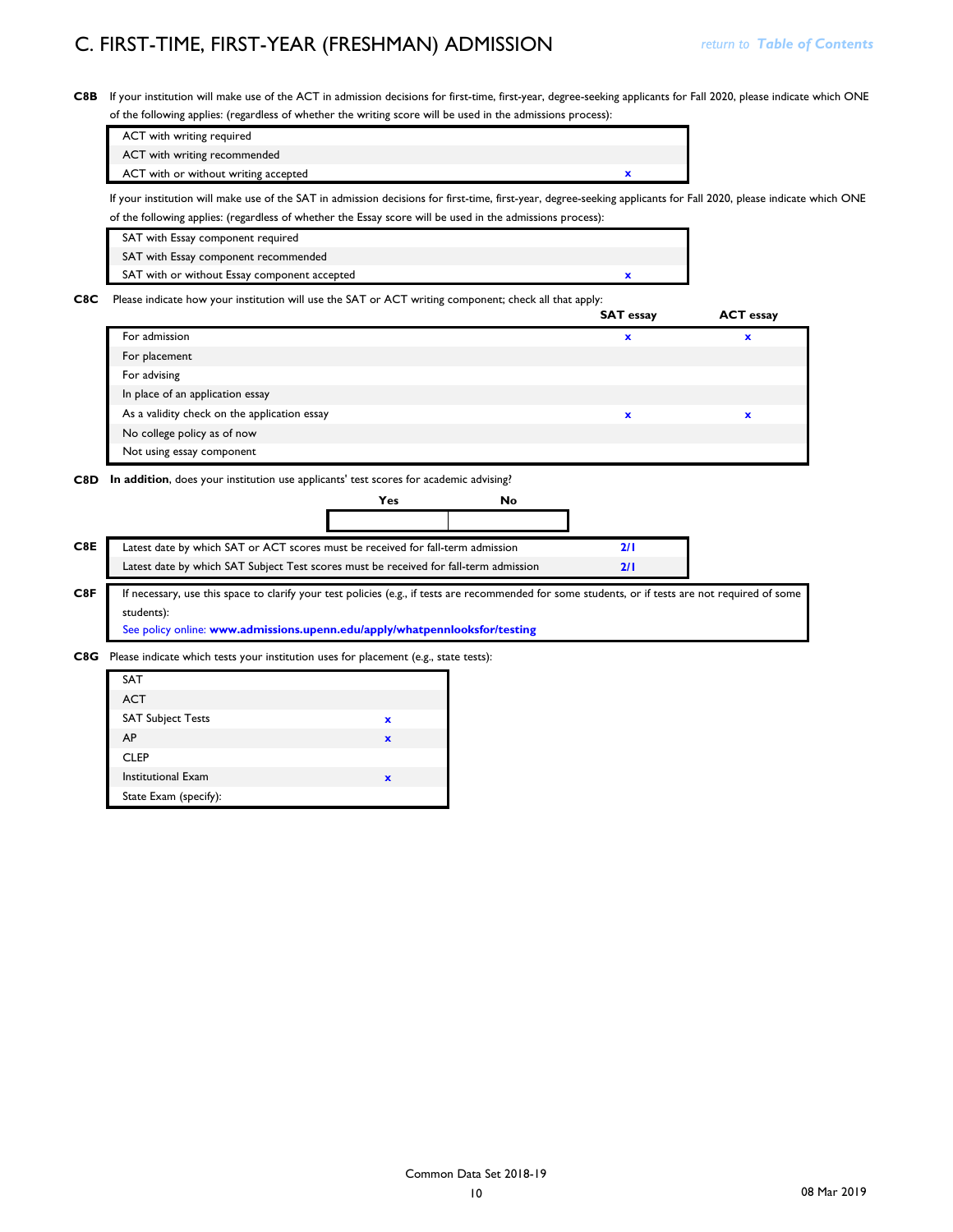#### **Freshman Profile**

Provide percentages for ALL enrolled, degree-seeking, full-time and part-time, first-time, first-year (freshman) students enrolled in Fall 2018 including students who began studies during summer, international students/nonresident aliens, and students admitted under special arrangements.

**C9** Percent and number of first-time, first-year (freshman) students enrolled in Fall 2018 who submitted national standardized (SAT/ACT) test scores.

Include information for ALL enrolled, degree-seeking, first-time, first-year students who submitted test scores. Do not include partial test scores (e.g., mathematics scores but not critical reading for a category of students) or combine other standardized test results (such as TOEFL) in this item. Do not convert SAT scores to ACT scores and vice versa. *Do* convert Old SAT scores (2016) to New SAT scores using the College Board's concordance tools and tables (sat.org/concordance).

| Percent submitting SAT scores | 50% | Number submitting SAT scores |  |
|-------------------------------|-----|------------------------------|--|
| Percent submitting ACT scores |     | Number submitting ACT scores |  |

For each assessment listed below, report the score that represents the 25th percentile (the score that 25 percent of the freshman population scored at or below) and the 75th percentile score (the score that 25 percent scored at or above).

|                                      | 25th Percentile | <b>75th Percentile</b> |
|--------------------------------------|-----------------|------------------------|
| SAT Evidence-Based Reading + Writing | 700             | 760                    |
| <b>SAT Math</b>                      | 740             | 800                    |
| <b>ACT Composite</b>                 | 32              | 35                     |
| <b>ACT Math</b>                      | 30              | 35                     |
| <b>ACT English</b>                   | 34              | 36                     |
| <b>ACT Writing</b>                   |                 |                        |

Percent of first-time, first-year (freshman) students with scores in each range:

|                         | <b>SAT Evidence-Based</b><br><b>Reading and Writing</b> | <b>SAT Math</b> |
|-------------------------|---------------------------------------------------------|-----------------|
| 700-800                 | 78%                                                     | 90%             |
| 600-699                 | 21%                                                     | 9%              |
| 500-599                 | 1%                                                      | 1%              |
| 400-499                 |                                                         |                 |
| 300-399                 |                                                         |                 |
| 200-299                 |                                                         |                 |
| Totals should $= 100\%$ | 100%                                                    | 100%            |

|                         | <b>ACT Composite</b> | <b>ACT English</b> | <b>ACT Math</b> |
|-------------------------|----------------------|--------------------|-----------------|
| 30-36                   | 91%                  | 94%                | 81%             |
| 24-29                   | 9%                   | 5%                 | 19%             |
| $18-23$                 | 0%                   | 1%                 | 0%              |
| $12 - 17$               |                      |                    |                 |
| $6 - 11$                |                      |                    |                 |
| Below 6                 |                      |                    |                 |
| Totals should $= 100\%$ | 100%                 | 100%               | 100%            |

**C10**

Percent of all degree-seeking, first-time, first-year (freshman) students who had high school class rank within each of the following ranges (report information for those students from whom you collected high school rank information).

| Percent in top tenth of high school graduating class                                              | 96%  |              |
|---------------------------------------------------------------------------------------------------|------|--------------|
| Percent in top quarter of high school graduating class                                            | 99%  |              |
| Percent in top half of high school graduating class                                               | 100% | Top half     |
| Percent in bottom half of high school graduating class                                            |      | +bottom half |
| Percent in bottom quarter of high school graduating class                                         |      | 100%'        |
| Percent of total first-time, first-year (freshmen) students who submitted high school class rank: | 28%  |              |
|                                                                                                   |      |              |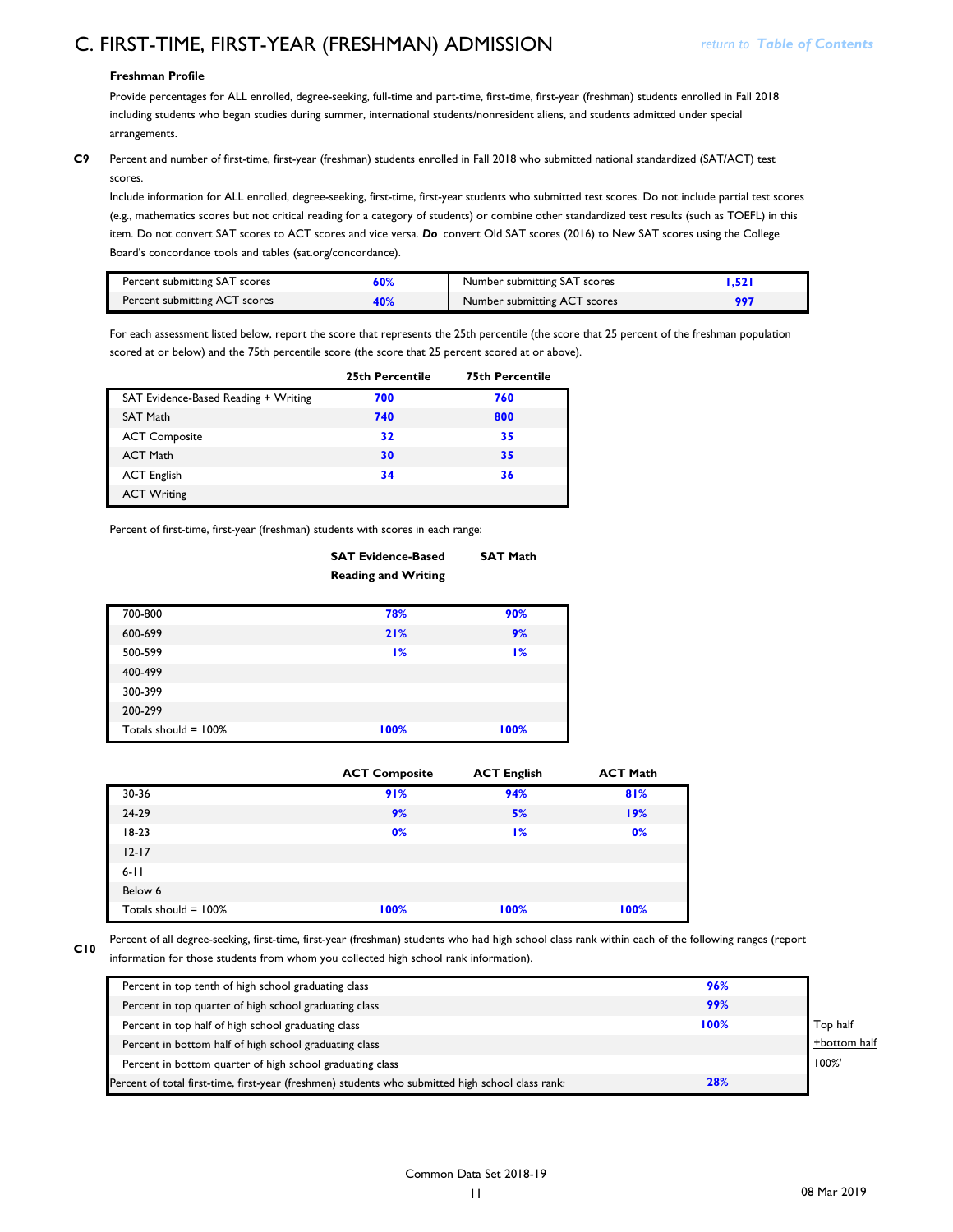**C11** Percentage of all enrolled, degree-seeking, first-time, first-year (freshman) students who had high school grade-point averages within each of the following ranges (using 4.0 scale). Report information only for those students from whom you collected high school GPA.

|     | Percent who had GPA of 3.75 and higher                                                                          | 85%  |
|-----|-----------------------------------------------------------------------------------------------------------------|------|
|     | Percent who had GPA between 3.50 and 3.74                                                                       | 9%   |
|     | Percent who had GPA between 3.25 and 3.49                                                                       | 5%   |
|     | Percent who had GPA between 3.00 and 3.24                                                                       | 1%   |
|     | Percent who had GPA between 2.50 and 2.99                                                                       |      |
|     | Percent who had GPA between 2.0 and 2.49                                                                        |      |
|     | Percent who had GPA between 1.0 and 1.99                                                                        |      |
|     | Percent who had GPA below 1.0                                                                                   |      |
|     | Totals should $= 100\%$                                                                                         | 100% |
| C12 | Average high school GPA of all degree-seeking, first-time, first-year (freshman) students<br>who submitted GPA: |      |
|     | Percent of total first-time, first-year (freshman) students who submitted<br>high school GPA:                   |      |

### **Admission Policies**

### **C13 Application Fee**

|                                                                                              | Yes         | No        |
|----------------------------------------------------------------------------------------------|-------------|-----------|
| Does your institution have an application<br>fee?                                            | $\mathbf x$ |           |
| Amount of application fee:                                                                   | \$75        |           |
|                                                                                              | Yes         | <b>No</b> |
| Can it be waived for applicants with<br>financial need?                                      | $\mathbf x$ |           |
| If you have an application fee and an on-line application option, please indicate policy for |             |           |
| Same fee:                                                                                    | x           |           |
| Free:                                                                                        |             |           |
| Reduced:                                                                                     |             |           |

|                                           | Yes | No |
|-------------------------------------------|-----|----|
| Can on-line application fee be waived for |     |    |
| applicants with financial need?           |     |    |

#### **C14 Application closing date**

|                                           | Yes | N٥ |
|-------------------------------------------|-----|----|
| Does your institution have an application |     |    |
| closing date?                             |     |    |
| Application closing date (fall):          | W   |    |
| Priority date:                            |     |    |

| CI5 |                                                                                                                         |  |
|-----|-------------------------------------------------------------------------------------------------------------------------|--|
|     | ' than the fall?<br>$^\centerdot$ students accepted for terms other $^\centerdot$<br>. first-vear<br>Are first<br>time. |  |

### **C16 Notification to applicants of admission decision sent** *(fill in one only)*

| On a rolling basis beginning (date): |  |
|--------------------------------------|--|
| By (date):                           |  |
| Other:                               |  |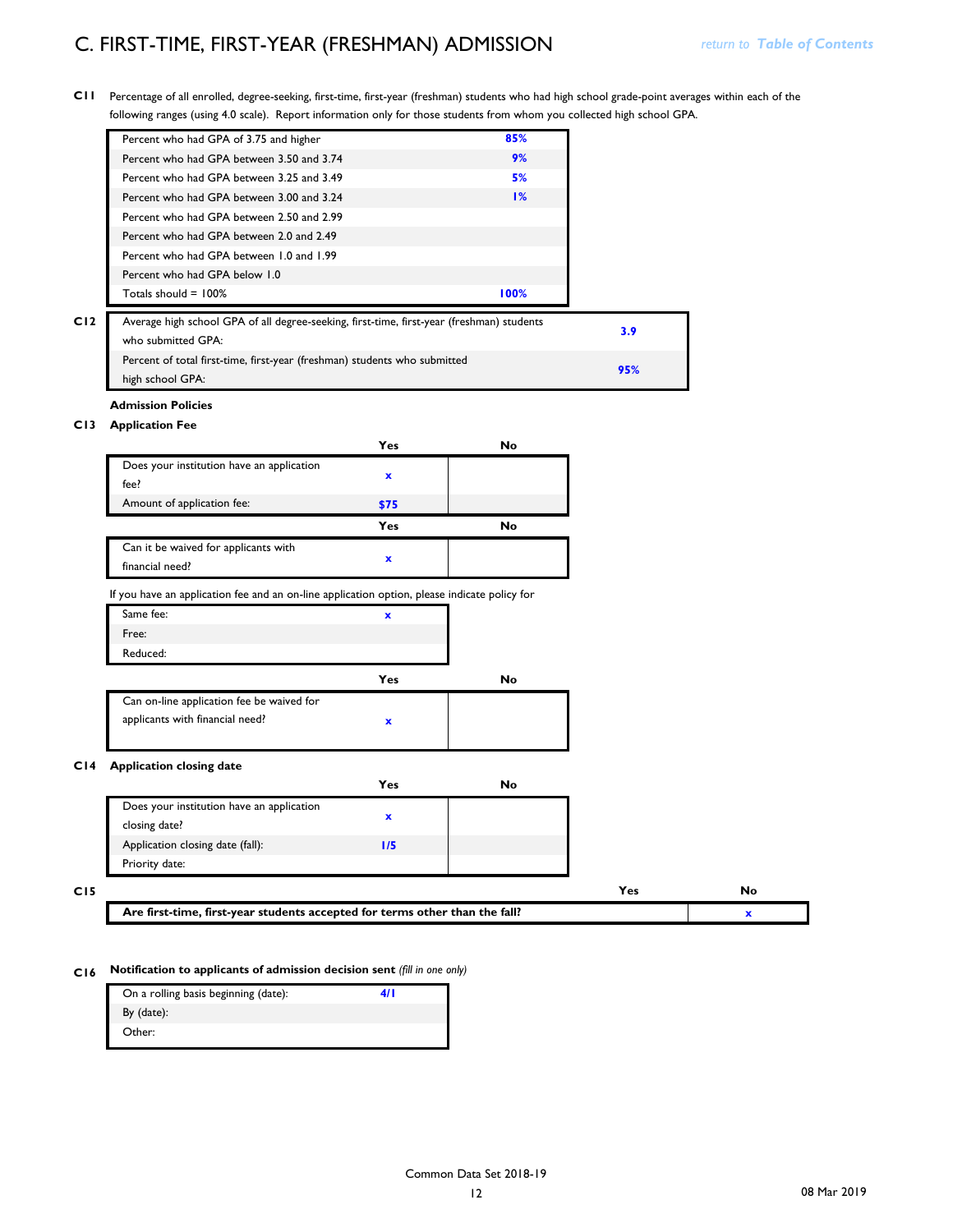### **C17 Reply policy for admitted applicants** *(fill in one only)*

| Must reply by (date):                  | 5/1 |       |
|----------------------------------------|-----|-------|
| No set date:                           |     |       |
| Must reply by May I or within          |     |       |
| weeks if notified thereafter           |     |       |
| Other:                                 |     |       |
| Deadline for housing deposit (MM/DD):  |     | 5/1   |
| Amount of housing deposit:             |     | \$200 |
| Refundable if student does not enroll? |     |       |
| Yes, in full                           |     |       |
| Yes, in part                           |     |       |
| No                                     | x   |       |

#### **C18 Deferred admission**

|                                                                              |             | Yes | Nc   |
|------------------------------------------------------------------------------|-------------|-----|------|
| Does your institution allow students to postpone enrollment after admission? |             |     |      |
| If yes, maximum period of postponement:                                      | <b>vear</b> |     | vear |

#### **C19 Early admission of high school students**

| Does your institution allow high school students to enroll as full-time, first-time, first-year |  |
|-------------------------------------------------------------------------------------------------|--|
| (freshman) students one year or more before high school graduation?                             |  |

**C20 Common Application:** Question removed from CDS, (Initiated during 2006-2007 cycle)

#### **Early Decision and Early Action Plans**

#### **C21 Early Decision**

|                                                                                                                  | Yes            | No |
|------------------------------------------------------------------------------------------------------------------|----------------|----|
| Does your institution offer an early decision plan (an admission plan that permits students                      |                |    |
| to apply and be notified of an admission decision well in advance of the regular notification                    |                |    |
| date and that asks students to commit to attending if accepted) for first-time, first-year                       | $\mathbf x$    |    |
| (freshman) applicants for fall enrollment?                                                                       |                |    |
| If "yes," please complete the following:                                                                         |                |    |
| First or only early decision plan closing date                                                                   | $\blacksquare$ |    |
| First or only early decision plan notification date                                                              | 12/15          |    |
| Other early decision plan closing date                                                                           |                |    |
| Other early decision plan notification date                                                                      |                |    |
| For the Fall 2018 entering class:                                                                                |                |    |
| Number of early decision applications received by your institution                                               | 7,073          |    |
| Number of applicants admitted under early decision plan                                                          | 1,312          |    |
| Please provide significant details about your early decision plan:                                               |                |    |
| Penn meets 100% of demonstrated need for all students admitted to Penn under the binding Early Decision Program. |                |    |
| All demonstrated need will be met with grants, rather than loans, every year.                                    |                |    |

#### **C22 Early action**

|                                                                                          | Yes | No |  |
|------------------------------------------------------------------------------------------|-----|----|--|
| Do you have a nonbinding early action plan whereby students are notified of an admission |     |    |  |
| decision well in advance of the regular notification date but do not have to commit to   |     |    |  |
| attending your college?                                                                  |     |    |  |
| If "yes," please complete the following:                                                 |     |    |  |
| Early action closing date                                                                |     |    |  |
| Early action notification date                                                           |     |    |  |

Is your early action plan a "restrictive" plan under which you limit students from applying to other early plans?

**Yes No**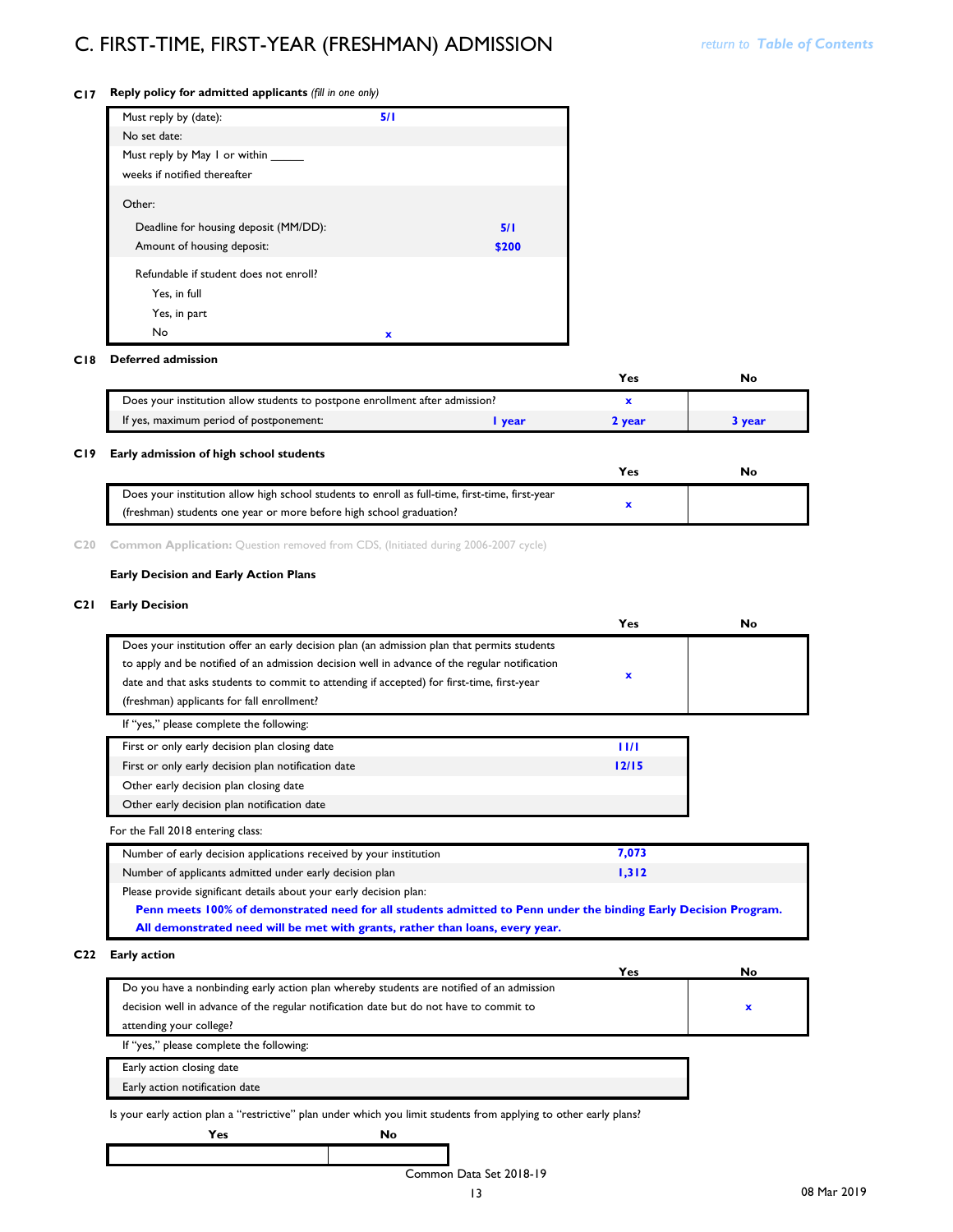## D. TRANSFER ADMISSION

### **Fall Applicants**

| וס |                                                                                | Yes | No |
|----|--------------------------------------------------------------------------------|-----|----|
|    | Does your institution enroll transfer students? (If no, please skip to Section |     |    |
|    | If yes, may transfer students earn advanced standing credit by transferring    |     |    |
|    | credits earned from course work completed at other colleges/universities?      |     |    |

#### **D2** Provide the number of students who applied, were admitted, and enrolled as degree-seeking transfer students in Fall 2018.

|       | <b>Applicants</b> | <b>Admitted</b><br><b>Applicants</b> | <b>Enrolled</b><br><b>Applicants</b> |
|-------|-------------------|--------------------------------------|--------------------------------------|
| Men   | 1,519             | 94                                   | 63                                   |
| Women | 1,166             | ш                                    | 72                                   |
| Total | 2,685             | 205                                  | 135                                  |

#### **Application for Admission**

**D3** Indicate terms for which transfers may enroll:

| Fall   | x |
|--------|---|
| Winter |   |
| Spring |   |
| Summer |   |

| D4 |                                                                         | Yes.                             | NΟ |
|----|-------------------------------------------------------------------------|----------------------------------|----|
|    | Must a transfer applicant have a minimum number of credits completed or |                                  |    |
|    | else must apply as an entering freshman?                                |                                  |    |
|    | If yes, what is the minimum number of credits and the unit of measure?  | 8 course units (24 credit hours) |    |

#### **D5** Indicate all items required of transfer students to apply for admission:

|                                                                                                               | <b>Required of All</b> | Recommended<br>of All | <b>Recommended</b><br>of Some | <b>Required of Some</b> | <b>Not Required</b> |
|---------------------------------------------------------------------------------------------------------------|------------------------|-----------------------|-------------------------------|-------------------------|---------------------|
| High school transcript                                                                                        | $\mathbf x$            |                       |                               |                         |                     |
| College transcript(s)                                                                                         | $\mathbf{x}$           |                       |                               |                         |                     |
| Essay or personal statement                                                                                   | $\mathbf{x}$           |                       |                               |                         |                     |
| Interview                                                                                                     |                        |                       |                               |                         | $\mathbf{x}$        |
| Standardized test scores                                                                                      | $\mathbf{x}$           |                       |                               |                         |                     |
| Statement of good standing from<br>prior institution(s)                                                       | $\mathbf x$            |                       |                               |                         |                     |
| If a minimum high school grade point average is required of transfer<br>applicants, specify (on a 4.0 scale): |                        |                       |                               |                         |                     |
| If a minimum college grade point average is required of transfer applicants,                                  |                        |                       |                               |                         |                     |
| specify (on a 4.0 scale):                                                                                     |                        |                       |                               |                         |                     |

## **D8**

**D7**

**D6**

List any other application requirements specific to transfer applicants: **www.admissions.upenn.edu/apply/transfer-admission/requirements-and-process**

**D9** List application priority, closing, notification, and candidate reply dates for transfer students. If applications are reviewed on a continuous or rolling basis, place a check mark in the "Rolling admission" column.

|        | <b>Priority Date</b> | <b>Closing Date</b> | <b>Notification Date</b> | <b>Reply Date</b> | <b>Rolling Admission</b> |
|--------|----------------------|---------------------|--------------------------|-------------------|--------------------------|
| Fall   |                      | 3/15                | 5/15                     | 6/15              |                          |
| Winter |                      |                     |                          |                   |                          |
| Spring |                      |                     |                          |                   |                          |
| Summer |                      |                     |                          |                   |                          |

**D10 Yes No**

#### Common Data Set 2018-19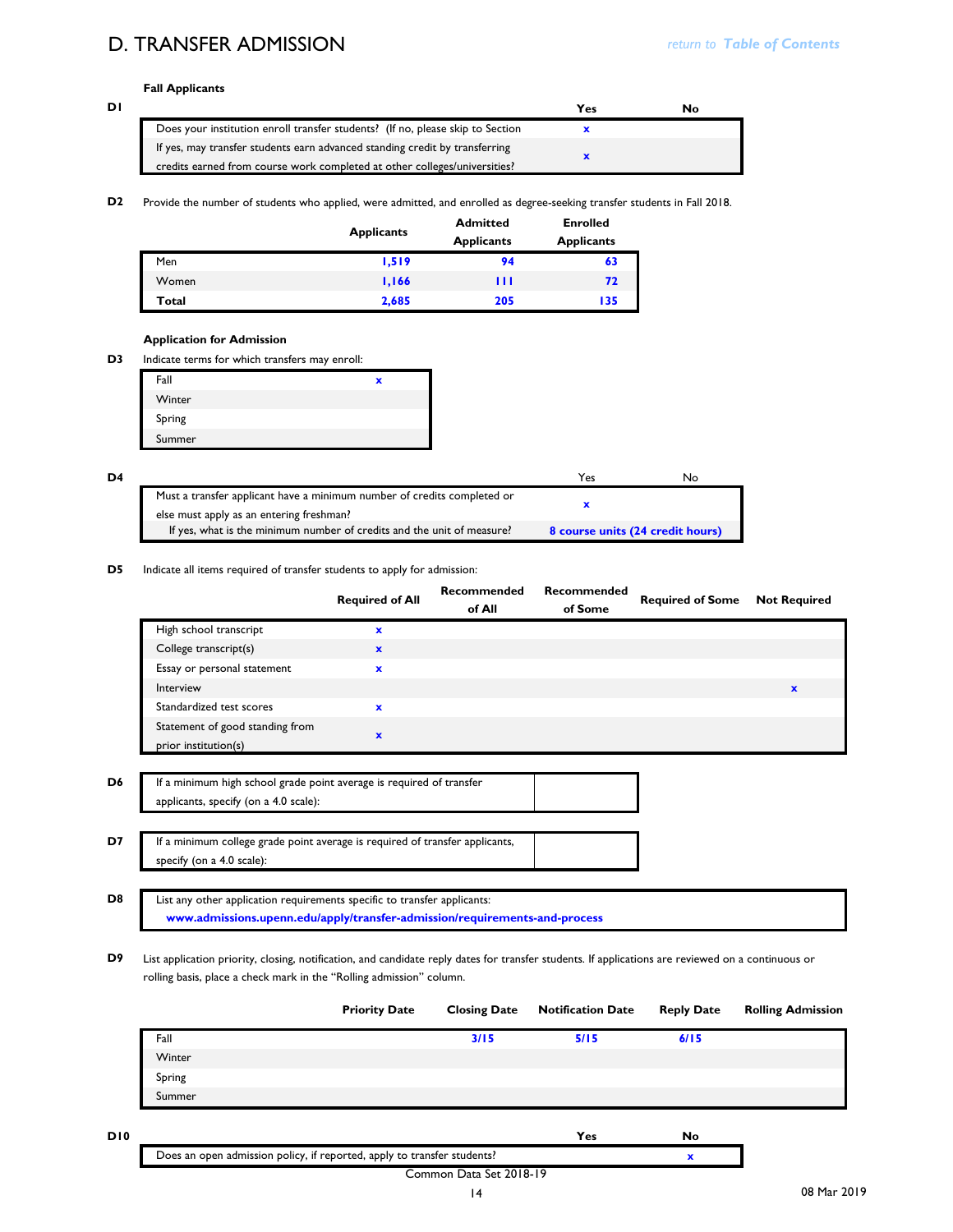## **D. TRANSFER ADMISSION** *D. TRANSFER ADMISSION*

| <b>Transfer Credit Policies</b>                                                                            |               |                  |
|------------------------------------------------------------------------------------------------------------|---------------|------------------|
| Report the lowest grade earned for any course that may be transferred for<br>credit:                       | C             |                  |
|                                                                                                            | <b>Number</b> | <b>Unit Type</b> |
| Maximum number of credits or courses that may be transferred from a two-<br>year institution:              | 16            | course units     |
|                                                                                                            | <b>Number</b> | <b>Unit Type</b> |
| Maximum number of credits or courses that may be transferred from a four-<br>year institution:             | 16            | course units     |
| Minimum number of credits that transfers must complete at your institution                                 |               |                  |
| to earn an associate degree:                                                                               |               |                  |
| Minimum number of credits that transfers must complete at your institution<br>to earn a bachelor's degree: | 64            |                  |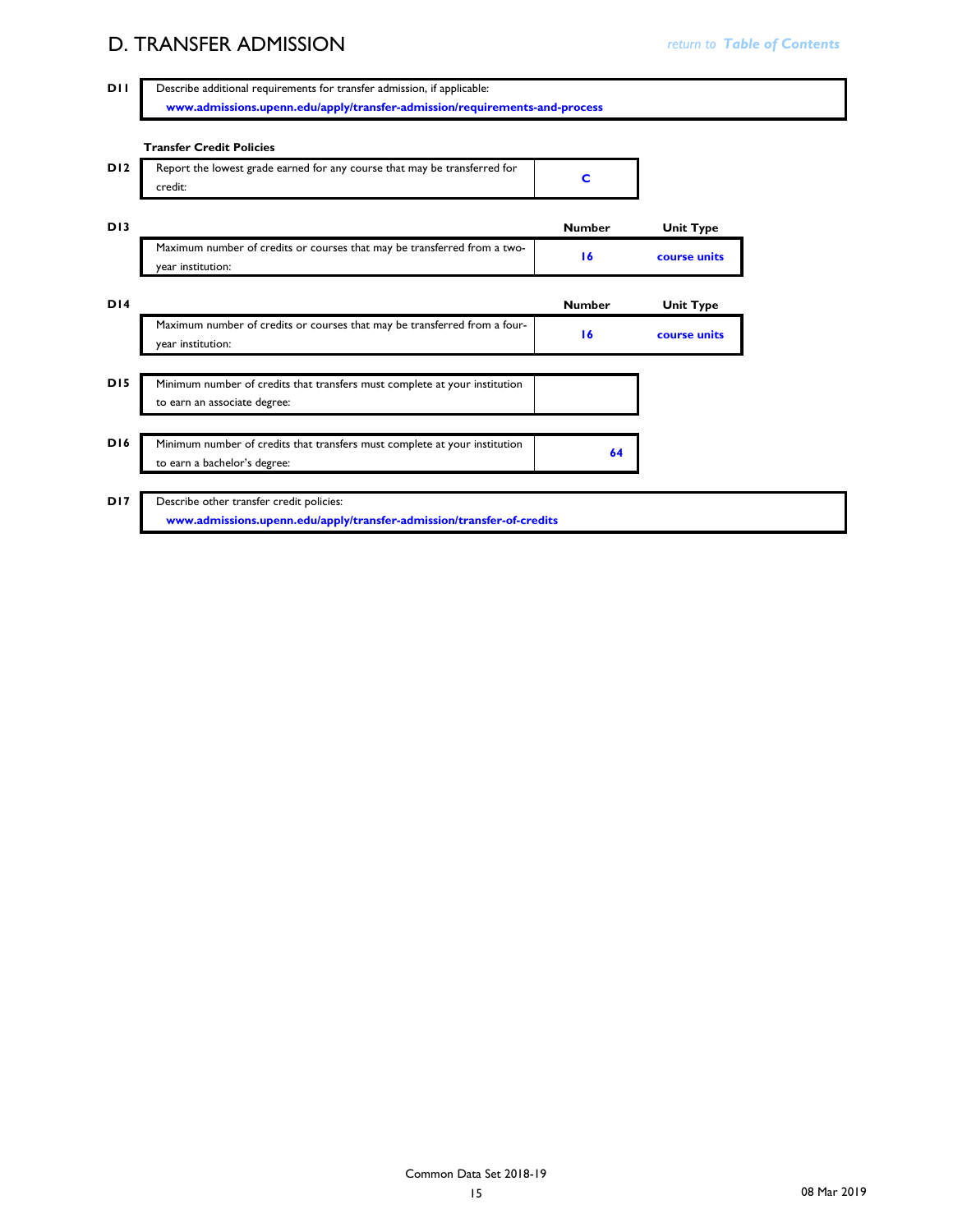# **E. ACADEMIC OFFERINGS AND POLICIES** *return to Table of Contents*

**E1 Special study options:** Identify those programs available at your institution. Refer to the glossary for definitions.

| <b>Accelerated Programs</b>                                                                                                                                                              | $\mathbf x$  |
|------------------------------------------------------------------------------------------------------------------------------------------------------------------------------------------|--------------|
| Cooperative education program                                                                                                                                                            |              |
| Cross-registration                                                                                                                                                                       | $\mathbf{x}$ |
| Distance learning                                                                                                                                                                        | $\mathbf{x}$ |
| Double major                                                                                                                                                                             | $\mathbf{x}$ |
| Dual enrollment                                                                                                                                                                          | $\mathbf{x}$ |
| English as a Second Language (ESL)                                                                                                                                                       | $\mathbf{x}$ |
| Exchange student program (domestic)                                                                                                                                                      | $\mathbf{x}$ |
| External degree program                                                                                                                                                                  |              |
| Honors Program                                                                                                                                                                           | $\mathbf{x}$ |
| Independent study                                                                                                                                                                        | $\mathbf{x}$ |
| Internships                                                                                                                                                                              | $\mathbf{x}$ |
| Liberal arts/career combination                                                                                                                                                          | $\mathbf{x}$ |
| Student-designed major                                                                                                                                                                   | $\mathbf{x}$ |
| Study abroad                                                                                                                                                                             | $\mathbf{x}$ |
| Teacher certification program                                                                                                                                                            | $\mathbf{x}$ |
| Weekend college                                                                                                                                                                          |              |
| Other (specify):                                                                                                                                                                         | $\mathbf{x}$ |
| Joint degree programs among schools; accelerated degree programs; Washington Semester;<br>pre-professional programs in: pre-dentistry, pre-law, pre-medicnie, and pre-veterinary studies |              |

### **E2 This question has been removed from the Common Data Set.**

**E3 Areas in which all or most students are required to complete some course work prior to graduation:**

| Arts/fine arts                    |              |
|-----------------------------------|--------------|
| Computer literacy                 |              |
| English (including composition)   | $\mathbf x$  |
| Foreign languages                 | $\mathbf x$  |
| History                           | $\mathbf x$  |
| Humanities                        | $\mathbf{x}$ |
| Mathematics                       | $\mathbf x$  |
| Philosophy                        |              |
| Sciences (biological or physical) | $\mathbf x$  |
| Social science                    | $\mathbf{x}$ |
| Other (describe):                 |              |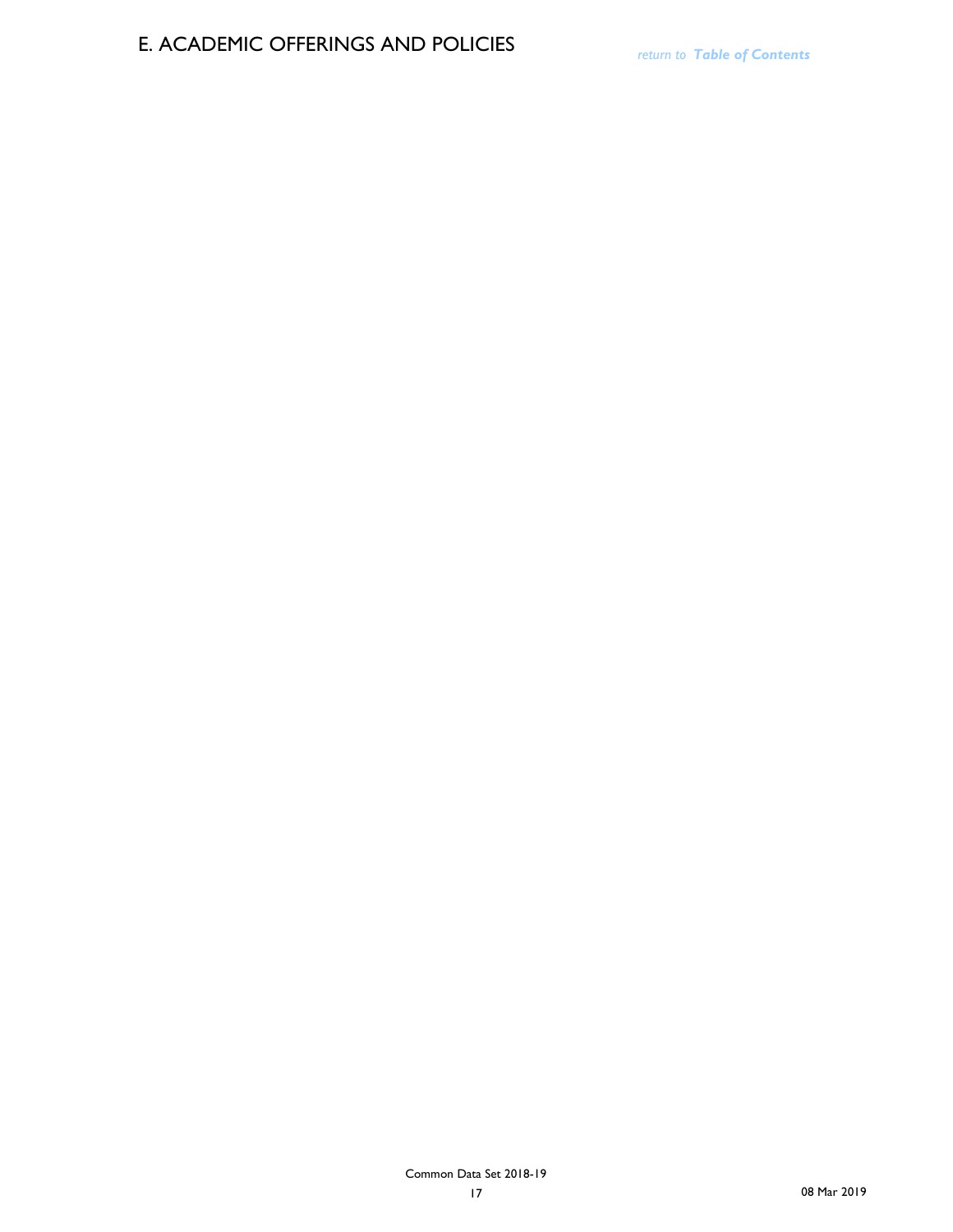## **F. STUDENT LIFE**

**F1** Percentages of first-time, first-year (freshman) degree-seeking students and degree-seeking undergraduates enrolled in Fall 2018 who fit the following categories:

|                                                                      | First-time, first-year |                       |
|----------------------------------------------------------------------|------------------------|-----------------------|
|                                                                      | (freshman) students    | <b>Undergraduates</b> |
| Percent who are from out of state (exclude                           | 81%                    | 81%                   |
| international/nonresident aliens from the numerator and              |                        |                       |
| Percent of men who join fraternities                                 | <b>27%</b>             | <b>30%</b>            |
| Percent of women who join sororities                                 | 28%                    | 28%                   |
| Percent who live in college-owned, -operated, or -affiliated housing | 100%                   | 51%                   |
| Percent who live off campus or commute                               | 0%                     | 45%                   |
| Percent of students age 25 and older                                 | 0%                     | 0%                    |
| Average age of full-time students                                    | 19                     | 20                    |
| Average age of all students (full- and part-time)                    | 19                     | 20                    |

**F2 Activities offered** Identify those programs available at your institution.

| <b>Campus Ministries</b>           | $\mathbf x$ |
|------------------------------------|-------------|
| Choral groups                      | ×           |
| Concert band                       | ×           |
| Dance                              | $\mathbf x$ |
| Drama/theater                      | x           |
| International Student Organization | $\mathbf x$ |
| Jazz band                          | ×           |
| Literary magazine                  | $\mathbf x$ |
| Marching band                      | x           |
| Model UN                           | $\mathbf x$ |
| Music ensembles                    | ×           |
| Musical theater                    | $\mathbf x$ |
| Opera                              | ×           |
| Pep band                           | $\mathbf x$ |
| Radio station                      | $\mathbf x$ |
| Student government                 | $\mathbf x$ |
| Student newspaper                  | ×           |
| Student-run film society           | $\mathbf x$ |
| Symphony orchestra                 | x           |
| <b>Television station</b>          | $\mathbf x$ |
| Yearbook                           | x           |

#### **F3 ROTC** (program offered in cooperation with Reserve Officers' Training Corps)

|                            | <b>On Campus</b> | <b>At Cooperating</b><br>Institution | <b>Name of Cooperating Institution</b> |
|----------------------------|------------------|--------------------------------------|----------------------------------------|
| Army ROTC is offered:      |                  |                                      | <b>Drexel University</b>               |
| Naval ROTC is offered:     |                  |                                      |                                        |
| Air Force ROTC is offered: |                  |                                      | <b>St. Joseph's University</b>         |

**F4 Housing:** Check all types of college-owned, -operated, or -affiliated housing available for undergraduates at your institution.

| Coed dorms                                 | x            |
|--------------------------------------------|--------------|
| Men's dorms                                |              |
| Women's dorms                              |              |
| Apartments for married students            | $\mathbf x$  |
| Apartments for single students             | $\mathbf{x}$ |
| Special housing for disabled students      | $\mathbf x$  |
| Special housing for international students |              |
| Fraternity/sorority housing                | $\mathbf x$  |
| Cooperative housing                        |              |
| Theme housing                              | $\mathbf x$  |
| <b>Wellness housing</b>                    | $\mathbf x$  |
| Other housing options (specify):           |              |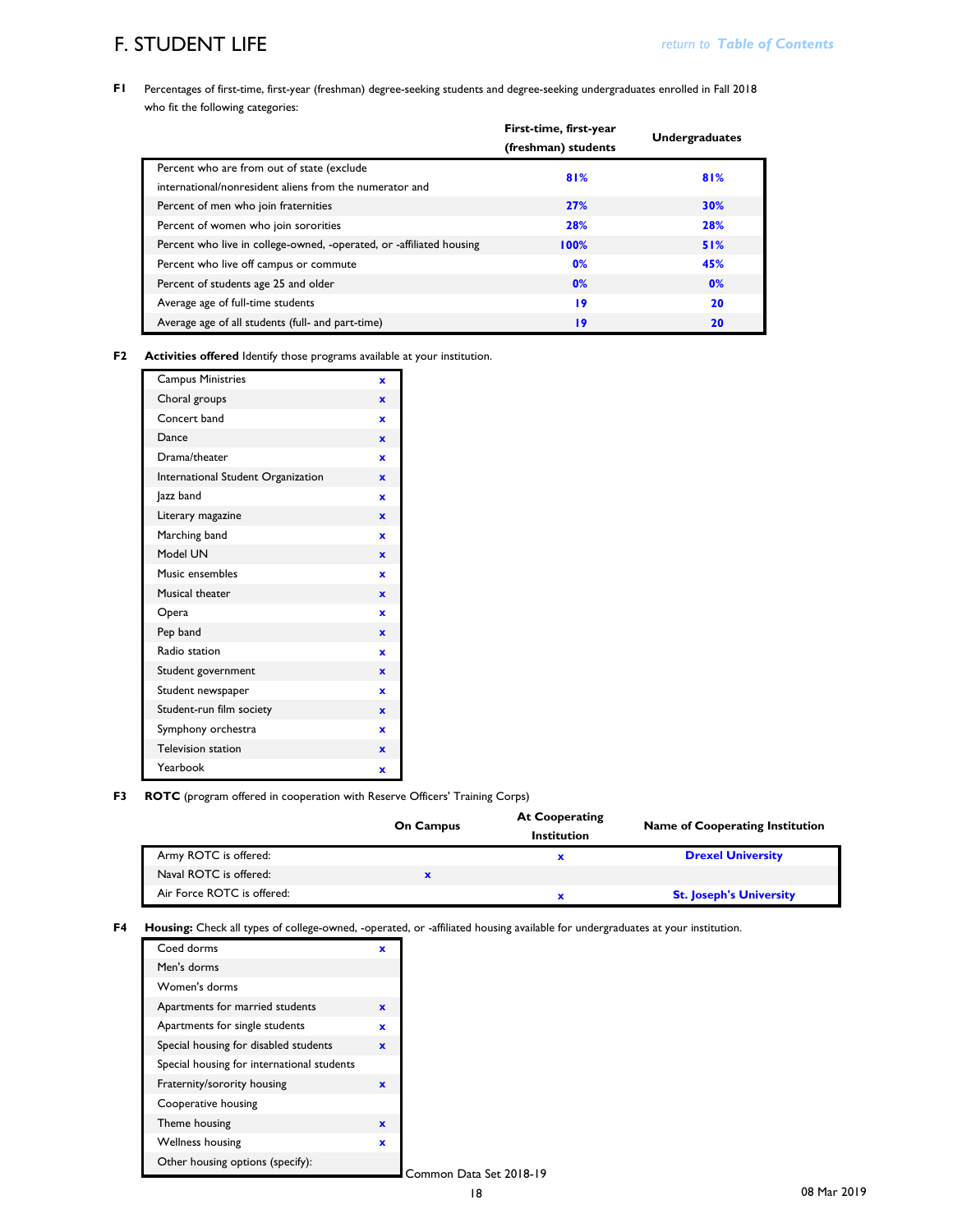### F. STUDENT LIFE *return to Table of Contents*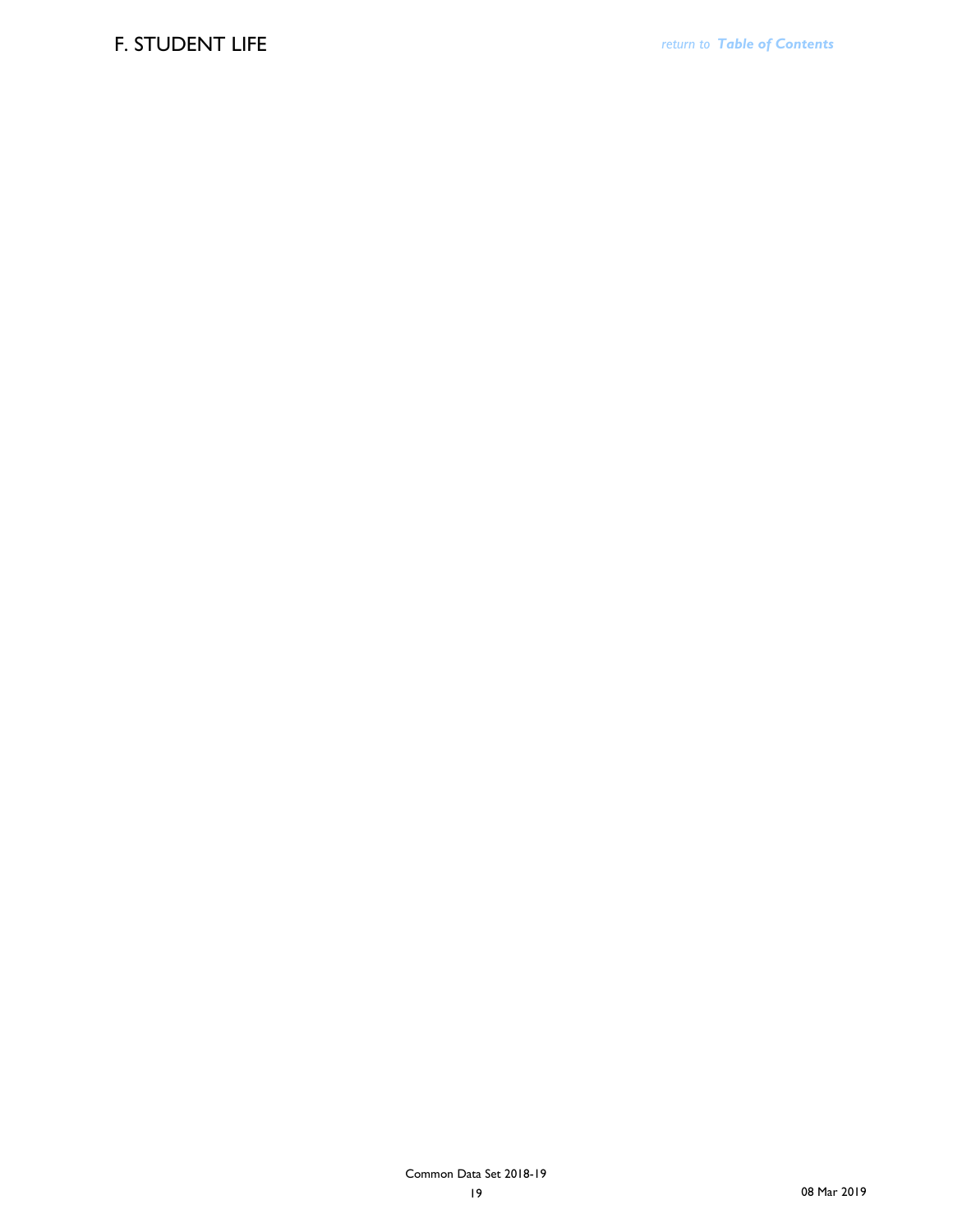## G. ANNUAL EXPENSES

**G0** Please provide the URL of your institution's net price calculator:

#### **Provide 2019-20 academic year costs of attendance for the following categories that are applicable to your institution.**

Check here if your institution's 2019-20 academic year costs of attendance are not available at this time and provide an approximate date (i.e., month/day) when your institution's final 2019-20 academic year costs of attendance will be available:

**G1 Undergraduate full-time tuition, required fees, room and board List the typical tuition, required fees, and room and board for a full-time undergraduate student for the FULL 2019-20 academic year**

(30 semester or 45 quarter hours for institutions that derive annual tuition by multiplying credit hour cost by number of credits). A full academic year refers to the period of time generally extending from September to June; usually equated to two semesters, two trimesters, three quarters, or the period covered by a four-one-four plan. Room and board is defined as double occupancy and 19 meals per week or the maximum meal plan. Required fees include only charges that all full-time students must pay that are not included in tuition (e.g., registration, health, or activity fees.) Do not include optional fees (e.g., parking, laboratory use).

|                                                                                | First-Year    |        | <b>Undergraduates</b> |        |                |
|--------------------------------------------------------------------------------|---------------|--------|-----------------------|--------|----------------|
| PRIVATE INSTITUTIONS                                                           |               |        |                       |        |                |
| Tuition:                                                                       | \$            | 51,156 | \$                    | 51,156 |                |
| <b>PUBLIC INSTITUTIONS</b>                                                     |               |        |                       |        |                |
| Tuition (In-district):                                                         |               |        |                       |        |                |
| PUBLIC INSTITUTIONS                                                            |               |        |                       |        |                |
| In-state (out-of-district):                                                    |               |        |                       |        |                |
| PUBLIC INSTITUTIONS                                                            |               |        |                       |        |                |
| Out-of-state:                                                                  |               |        |                       |        |                |
| NONRESIDENT ALIENS                                                             |               |        |                       |        |                |
| Tuition:                                                                       | same as above |        | same as above         |        |                |
| <b>REQUIRED FEES:</b>                                                          |               |        |                       |        |                |
|                                                                                | \$            | 6,614  | \$                    | 6,614  |                |
| ROOM AND BOARD:                                                                |               |        |                       |        |                |
| (on-campus)                                                                    | \$            | 16,190 | \$                    | 16,190 |                |
| <b>ROOM ONLY:</b>                                                              |               |        |                       |        |                |
| (on-campus)                                                                    | \$            | 10,600 | \$                    | 10,600 |                |
| <b>BOARD ONLY:</b>                                                             |               |        |                       |        |                |
| (on-campus meal plan)                                                          | \$            | 5,590  | \$                    | 5,590  |                |
|                                                                                |               |        |                       |        |                |
| Comprehensive tuition and room and board fee (if your college cannot           |               |        |                       |        |                |
| provide separate tuition and room and board fees):                             |               |        |                       |        |                |
|                                                                                |               |        |                       |        |                |
| Other:                                                                         |               |        |                       |        |                |
|                                                                                |               |        |                       |        |                |
|                                                                                |               |        | Minimum               |        | <b>Maximum</b> |
| Number of credits per term a student can take for the stated full-time tuition |               |        | 12                    |        |                |
|                                                                                |               |        | Yes                   |        | No             |
| Do tuition and fees vary by year of study (e.g., sophomore, junior, senior)?   |               |        |                       |        | $\mathbf x$    |
|                                                                                |               |        |                       |        |                |
|                                                                                |               |        | Yes                   |        | No             |
| Do tuition and fees vary by undergraduate instructional program?               |               |        |                       |        | x              |
|                                                                                |               |        | %                     |        |                |
| If yes, what percentage of full-time undergraduates pay more than the tuition  |               |        |                       |        |                |
| and fees reported in G1?                                                       |               |        |                       |        |                |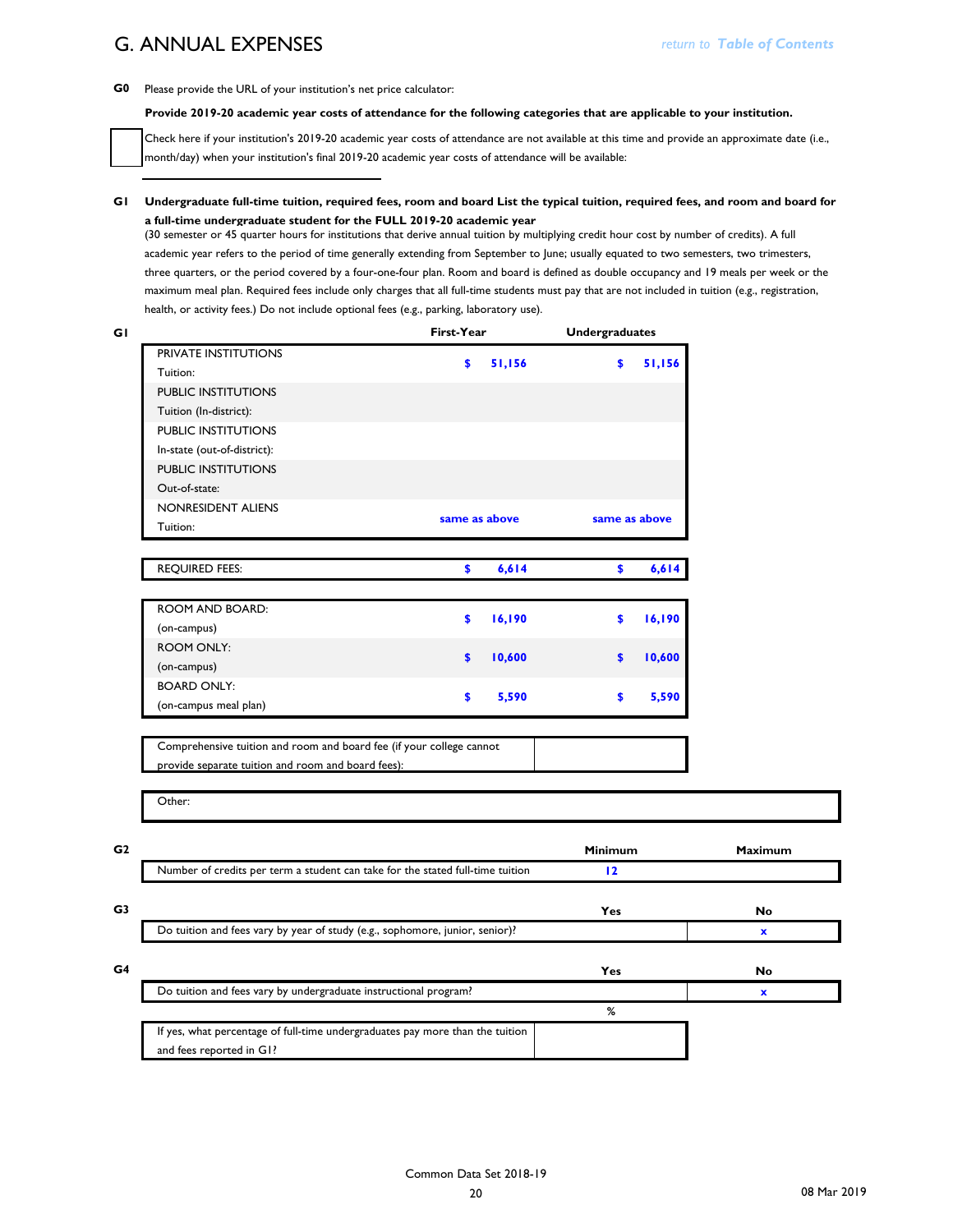### G. ANNUAL EXPENSES *CONTENTS <b>REG. Return to Table of Contents return to Table of Contents*

**G5** Provide the estimated expenses for a typical full-time undergraduate student:

|                                                                                                                               | <b>Residents</b> |       | <b>Commuters</b><br>(living at home) |       | <b>Commuters</b><br>(not living at home) |       |
|-------------------------------------------------------------------------------------------------------------------------------|------------------|-------|--------------------------------------|-------|------------------------------------------|-------|
| Books and supplies                                                                                                            |                  |       |                                      |       |                                          | 1,358 |
|                                                                                                                               | \$               | 1,358 | \$                                   | 1,358 | \$                                       |       |
| Room only                                                                                                                     |                  |       |                                      |       | \$                                       | 9,632 |
| Board only                                                                                                                    |                  |       | S                                    | 1,910 | \$                                       | 4,774 |
| Room and board total (if your college cannot<br>provide separate room and board figures for<br>commuters not living at home): |                  |       |                                      |       |                                          |       |
| Transportation                                                                                                                | \$               | 922   | S                                    | 1,556 | \$                                       | 965   |
| Other expenses                                                                                                                | \$               | 1,946 | \$                                   | 1,946 |                                          | 1,946 |

**G6** Undergraduate per-credit-hour charges (tuition only)

| <b>PRIVATE INSTITUTIONS:</b>               |
|--------------------------------------------|
| <b>PUBLIC INSTITUTIONS</b><br>In-district: |
| <b>PUBLIC INSTITUTIONS</b>                 |
| In-state (out-of-district):                |
| <b>PUBLIC INSTITUTIONS</b>                 |
| Out-of-state:                              |
| <b>NONRESIDENT ALIENS:</b>                 |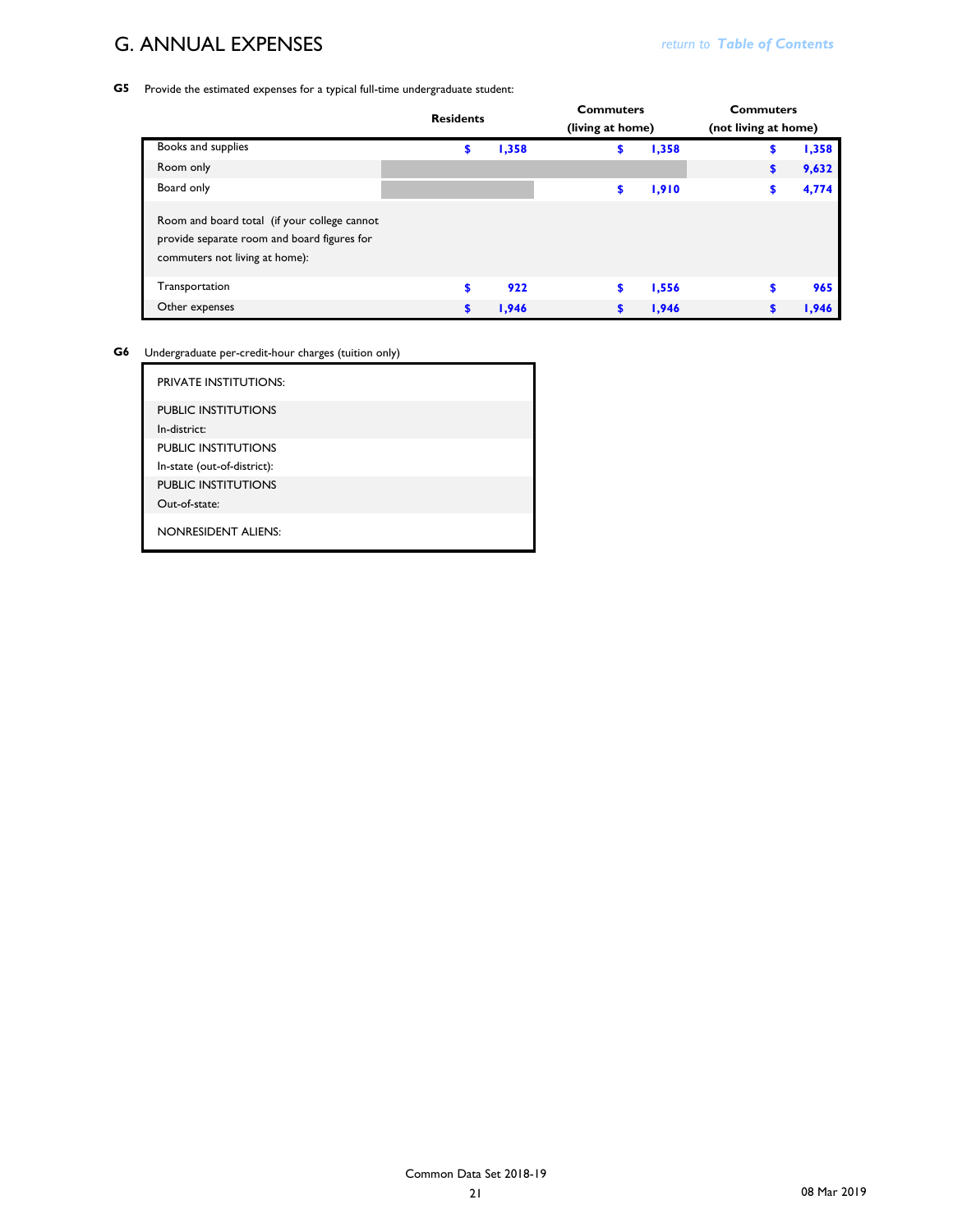### **H. FINANCIAL AID**

Aid Awarded to Enrolled Undergraduates

Enter total dollar amounts awarded to enrolled full-time and less than full-time degree-seeking undergraduates (using the same cohort reported in CDS Question B1, "total degree-seeking" undergraduates) in the following categories.

(Note: If the data being reported are final figures for the 2017-18 academic year (see the next item below), use the 2017-18 academic year's CDS Question B1 cohort.)

Include aid awarded to international students (i.e., those not qualifying for federal aid). **Aid that is non-need-based but that was used to meet need should be reported in the need-based aid column. (For a suggested order of precedence in assigning categories of aid to cover need, see the entry for "non-need-based scholarship or grant aid" on the last page of the definitions section.)**

| нι |                                                                                             | 2018-19          | $2017 - 18$ |
|----|---------------------------------------------------------------------------------------------|------------------|-------------|
|    |                                                                                             | <b>Estimated</b> | Final       |
|    | Indicate the academic year for which data are reported for items H1, H2, H2A, and H6 below: |                  |             |

#### **H3** Which needs-analysis methodology does your institution use in awarding institutional aid (formerly H3)?

| Federal methodology (FM)       |  |
|--------------------------------|--|
| Institutional methodology (IM) |  |
| Both FM and IM                 |  |

**H1**

| Need-based \$      | Non-need-based \$  |
|--------------------|--------------------|
| (Include non-need- | (Exclude non-need- |
| based aid used to  | based aid used to  |
| meet need.)        | meet need.)        |

| <b>Scholarships/Grants</b>                                                                                     |               |               |     |            |
|----------------------------------------------------------------------------------------------------------------|---------------|---------------|-----|------------|
| Federal                                                                                                        | \$            | 10,034,555    | \$  | 221,135    |
| State (i.e., all states, not only the state in which your institution is located)                              | \$            | 1,426,254     | s.  | 33,465     |
| Institutional: Endowed scholarships, annual gifts and tuition funded grants, awarded by the college, excluding | s.            | 197,203,287   | \$  |            |
| athletic aid and tuition waivers (which are reported below).                                                   |               |               |     |            |
| Scholarships/grants from external sources (e.g., Kiwanis, National Merit) not awarded by the college           | <sup>\$</sup> | 5,660,235     | \$  | 6,172,605  |
| <b>Total Scholarships/Grants</b>                                                                               |               | \$214,324,331 | \$. | 6,427,205  |
| Self-Help                                                                                                      |               |               |     |            |
| Student loans from all sources (excluding parent loans)                                                        | S             | 1,442,490     | \$. | 13,354,580 |
| Federal Work-Study                                                                                             | \$            | 10,586,313    |     |            |
| State and other (e.g., institutional) work-study/employment (Note: Excludes Federal Work-Study captured        | \$            | 3,930,409     | \$  |            |
| above.)                                                                                                        |               |               |     |            |
| <b>Total Self-Help</b>                                                                                         | <sup>\$</sup> | 15,959,212    | s.  | 13,354,580 |
| Other                                                                                                          |               |               |     |            |
| Parent Loans                                                                                                   | \$            |               | \$. | 10,306,109 |
| Tuition Waivers (reporting is optional. Report tuition waivers in this row if you choose to report them. Do    | $\mathbf{s}$  | 2,162,291     | S   | 7,696,407  |
| not report tuition waivers elsewhere).                                                                         |               |               |     |            |
| Athletic Awards                                                                                                |               |               |     |            |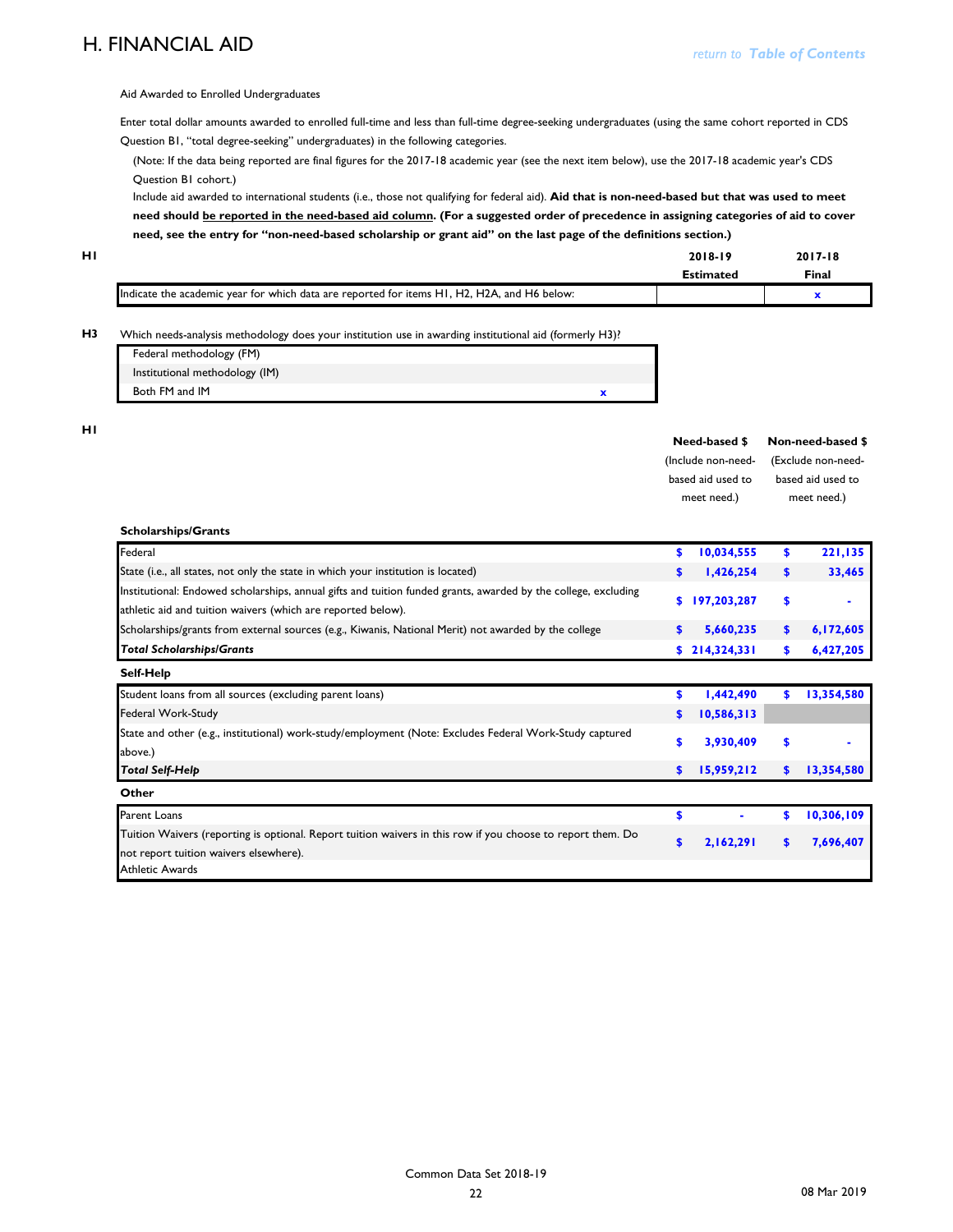### **H. FINANCIAL AID**

**H2 Number of Enrolled Students Awarded Aid:** List the number of degree-seeking full-time and less-than-full-time undergraduates who applied for and were awarded financial aid from any source. **Aid that is non-need-based but that was used to meet need should be counted as need-based aid.**  Numbers should reflect the cohort awarded the dollars reported in H1. Note: In the chart below, students may be counted in more than one row, and full-time freshmen should also be counted as full-time undergraduates.

|    |                                                                                                                                                                                                                                                                                        | <b>First-time</b><br><b>Full-time</b><br><b>Freshmen</b> |    | <b>Full-time</b><br>Undergraduate<br>(Incl. Fresh.) | <b>Less Than</b><br><b>Full-time</b><br><b>Undergraduate</b> |
|----|----------------------------------------------------------------------------------------------------------------------------------------------------------------------------------------------------------------------------------------------------------------------------------------|----------------------------------------------------------|----|-----------------------------------------------------|--------------------------------------------------------------|
|    | a) Number of degree-seeking undergraduate students (CDS Item BI if reporting on<br>Fall 2018 cohort)                                                                                                                                                                                   | 2,412                                                    |    | 9,786                                               |                                                              |
|    | b) Number of students in line a who applied for need-based financial aid                                                                                                                                                                                                               | 1,321                                                    |    | 4,882                                               |                                                              |
|    | c) Number of students in line <b>b</b> who were determined to have financial need                                                                                                                                                                                                      | 1,087                                                    |    | 4,517                                               |                                                              |
|    | d) Number of students in line c who were awarded any financial aid                                                                                                                                                                                                                     | 1,087                                                    |    | 4,517                                               |                                                              |
|    | e) Number of students in line d who were awarded any need-based scholarship or<br>grant aid                                                                                                                                                                                            | 1,073                                                    |    | 4,477                                               |                                                              |
|    | f) Number of students in line d who were awarded any need-based self-help aid                                                                                                                                                                                                          | 1,087                                                    |    | 4,517                                               |                                                              |
|    | Number of students in line d who were awarded any non-need-based scholarship or<br>grant aid                                                                                                                                                                                           |                                                          |    |                                                     |                                                              |
|    | h) Number of students in line d whose need was fully met (exclude PLUS loans,<br>unsubsidized loans, and private alternative loans)                                                                                                                                                    | 1,087                                                    |    | 4,517                                               |                                                              |
| i) | On average, the percentage of need that was met of students who were awarded<br>any need-based aid. Exclude any aid that was awarded in excess of need as well as<br>any resources that were awarded to replace EFC (PLUS loans, unsubsidized loans,<br>and private alternative loans) | 100.0%                                                   |    | 100.0%                                              |                                                              |
|    | j) The average financial aid package of those in line d. Exclude any resources that were<br>awarded to replace EFC (PLUS loans, unsubsidized loans, and private alternative<br>loans)                                                                                                  | S<br>51,470                                              | s  | 51,860                                              |                                                              |
|    | k) Average need-based scholarship and grant award of those in line e                                                                                                                                                                                                                   | \$<br>48,798                                             | \$ | 48,787                                              |                                                              |
|    | I) Average need-based self-help award (excluding PLUS loans, unsubsidized loans, and<br>private alternative loans) of those in line f                                                                                                                                                  | \$<br>3,654                                              | \$ | 4,384                                               |                                                              |
|    | m) Average need-based loan (excluding PLUS loans, unsubsidized loans, and private<br>alternative loans) of those in line f who were awarded a need-based loan                                                                                                                          | \$<br>2,482                                              | \$ | 3,783                                               |                                                              |

**H2A Number of Enrolled Students Awarded Non-need-based Scholarships and Grants**: List the number of degree-seeking full-time and less-than-fulltime undergraduates who had no financial need and who were awarded institutional non-need-based scholarship or grant aid. Numbers should reflect the cohort awarded the dollars reported in H1. Note: In the chart below, students may be counted in more than one row, and full-time freshmen should also be counted as full-time undergraduates.

|                                                                                                                                                                                                                  | First-time<br><b>Full-time</b><br><b>Freshmen</b> | <b>Full-time</b><br>Undergrad<br>(Incl. Fresh.) | Less Than<br><b>Full-time</b><br>Undergrad |
|------------------------------------------------------------------------------------------------------------------------------------------------------------------------------------------------------------------|---------------------------------------------------|-------------------------------------------------|--------------------------------------------|
| n) Number of students in line a who had no financial need and who were awarded<br>institutional non-need-based scholarship or grant aid (exclude those who were<br>awarded athletic awards and tuition benefits) |                                                   |                                                 |                                            |
| o) Average dollar amount of institutional non-need-based scholarship and grant aid<br>awarded to students in line n                                                                                              |                                                   |                                                 |                                            |
| Number of students in line a who were awarded an institutional non-need-based<br>D)<br>athletic scholarship or grant                                                                                             |                                                   |                                                 |                                            |
| q) Average dollar amount of institutional non-need-based athletic scholarships and<br>grants awarded to students in line p                                                                                       |                                                   |                                                 |                                            |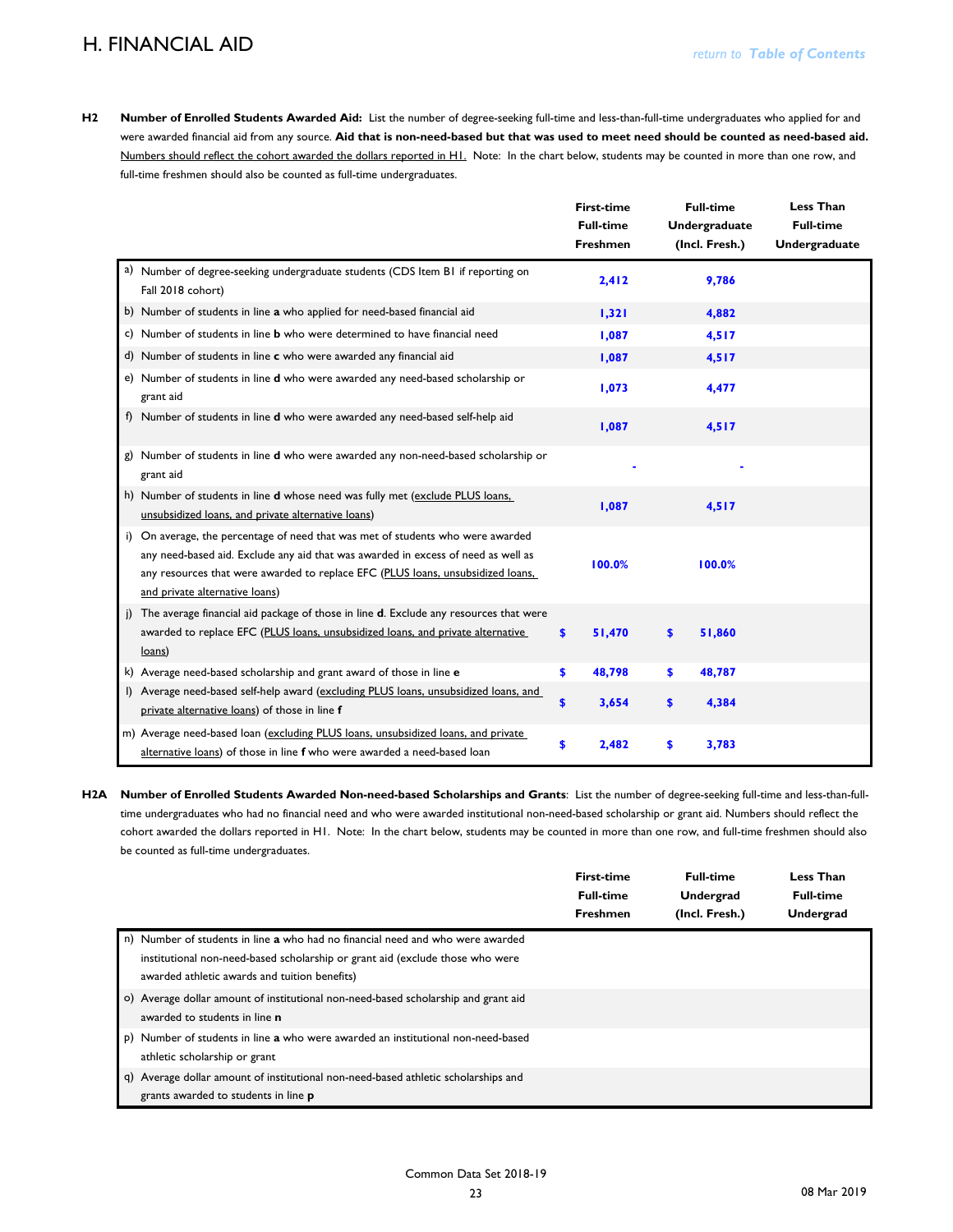# **H. FINANCIAL AID** *return to Table of Contents*

#### **H3** Incorporated into H1 above.

**Note:** These are the graduates and loan types to include and exclude in order to fill out CDS H4 and H5

Include:

- \* 2018 undergraduate class who graduated between July 1, 2017 and June 30, 2018 who started at this institution as first- time students and received a bachelor's degree between July 1, 2017 and June 30, 2018.
- \* only loans made to students who borrowed while enrolled at your institution.
- \* co-signed loans.

Exclude:

- \* those who transferred in.
- \* money borrowed at other institutions.
- \* parent loans
- \* students who did not graduate or who graduated with another degree or certificate (but no bachelor's degree)

**H4**

 **2,467**  Provide the number of students in the 2018 undergraduate class who started at your institution as first-time students and received a bachelor's degree between July 1, 2017 and June 30, 2018. Exclude students who transferred into your institution

**H5** Number and percent of students in class (defined in H4 above) borrowing from federal, non-federal, and any loan sources, and the average (or mean) amount borrowed. NOTE: The "Average per-undergraduate-borrower cumulative principal borrowed," is designed to provide better information about student borrowing from federal and nonfederal (institutional, state, commercial) sources. The numbers, percentages, and averages for each row should be based only on the loan source specified for the particular row. For example, the federal loans average (row b) should only be the cumulative average of federal loans and the private loans average (row e) should only be the cumulative average of private loans.

|    | Source/Type of Loans                                                                                                                                                                                                                                | Number in the class<br>(defined in H4<br>above) who<br>borrowed from the<br>types of loans<br>specified in the first<br>column | Percent of the class<br>(defined above) who borrower cumulative<br>borrowed from the<br>types of loans<br>specified in the first loans specified in the<br>column (nearest I%) first column (nearest |     | Average per-<br>undergraduate-<br>principal borrowed<br>from the types of<br>\$1) |
|----|-----------------------------------------------------------------------------------------------------------------------------------------------------------------------------------------------------------------------------------------------------|--------------------------------------------------------------------------------------------------------------------------------|------------------------------------------------------------------------------------------------------------------------------------------------------------------------------------------------------|-----|-----------------------------------------------------------------------------------|
|    | a) Any Ioan program: Federal Perkins, Federal Stafford Subsidized and Unsubsidized,<br>institutional, state, private loans that your institution is aware of, etc. Include both<br>Federal Direct Student Loans and Federal Family Education Loans. | 580                                                                                                                            | 24%                                                                                                                                                                                                  | S.  | 22,103                                                                            |
|    | b) Federal loan programs: Federal Perkins, Federal Stafford Subsidized and<br>Unsubsidized. Include both Federal Direct Student Loans and Federal Family<br><b>Education Loans.</b>                                                                 | 523                                                                                                                            | 21%                                                                                                                                                                                                  | \$  | 16,537                                                                            |
| c) | Institutional loan programs.                                                                                                                                                                                                                        | 79                                                                                                                             | 3%                                                                                                                                                                                                   | \$. | 3,021                                                                             |
|    | d) State loan programs.                                                                                                                                                                                                                             |                                                                                                                                |                                                                                                                                                                                                      |     |                                                                                   |
| e) | Private alternative loans made by a bank or lender.                                                                                                                                                                                                 | 99                                                                                                                             | 4%                                                                                                                                                                                                   | s.  | 39,721                                                                            |

**Aid to Undergraduate Degree-seeking Nonresident Aliens** (Note: Report numbers and dollar amounts for the same academic year checked in item H1.)

**H6**

Indicate your institution's policy regarding institutional scholarship and grant aid for undergraduate degree-seeking nonresident aliens:

| Institutional need-based scholarship or grant aid is available     |  |
|--------------------------------------------------------------------|--|
| Institutional non-need-based scholarship or grant aid is available |  |
| Institutional scholarship or grant aid is not available            |  |

| If institutional financial aid is available for undergraduate degree-seeking nonresident aliens, provide the number of undergraduate<br>degree-seeking nonresident aliens who were awarded need-based or non-need-based aid: | 347 |            |
|------------------------------------------------------------------------------------------------------------------------------------------------------------------------------------------------------------------------------|-----|------------|
| Average dollar amount of institutional financial aid awarded to undergraduate degree-seeking nonresident aliens:                                                                                                             |     | 51,724     |
| Total dollar amount of institutional financial aid awarded to undergraduate degree-seeking nonresident aliens:                                                                                                               |     | 17,948,312 |

#### Common Data Set 2018-19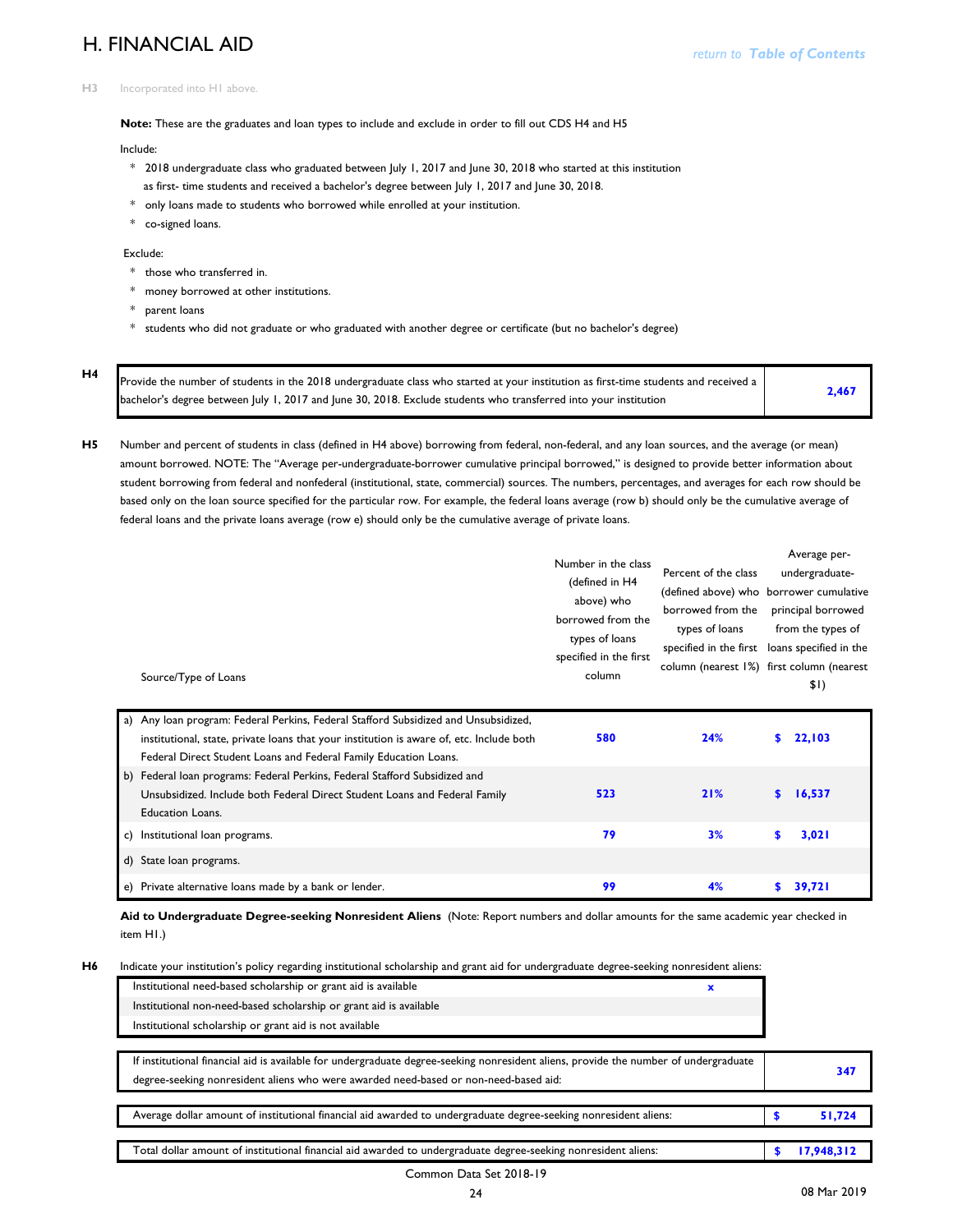#### **H7** Check off all financial aid forms nonresident alien first-year financial aid applicants must submit:

| Institution's own financial aid form              |  |
|---------------------------------------------------|--|
| <b>CSS/Financial Aid PROFILE</b>                  |  |
| International Student's Financial Aid Application |  |
| International Student's Certification of Finances |  |
| Other (specify):                                  |  |

#### **Process for First-Year/Freshman Students**

#### **H8** Check off all financial aid forms domestic first-year (freshman) financial aid applicants must submit:

| <b>FAFSA</b>                         |   |
|--------------------------------------|---|
| Institution's own financial aid form | × |
| <b>CSS/Financial Aid PROFILE</b>     | x |
| State aid form                       |   |
| Noncustodial PROFILE                 |   |
| <b>Business/Farm Supplement</b>      |   |
| Other (specify):                     |   |

#### **H9** Indicate filing dates for first-year (freshman) students:

| Priority date for filing required financial aid forms:                             |  |
|------------------------------------------------------------------------------------|--|
| Deadline for filing required financial aid forms:                                  |  |
| No deadline for filing required forms (applications processed on a rolling basis): |  |

#### **H10** Indicate notification dates for first-year (freshman) students (answer a or b):

| a) Students notified on or about (date): |     |   |
|------------------------------------------|-----|---|
|                                          | Yes | N |
| b) Students notified on a rolling basis: |     |   |
| If yes, starting date:                   |     |   |

#### **H11** Indicate reply dates:

| Students must reply by (date): |                        |  |
|--------------------------------|------------------------|--|
| lor within                     | weeks of notification. |  |

### **Types of Aid Available**

Please check off all types of aid available to undergraduates at your institution:

#### **H12** Loans

FEDERAL DIRECT STUDENT LOAN PROGRAM (DIRECT LOAN)

| Direct Subsidized Stafford Loans   |  |
|------------------------------------|--|
| Direct Unsubsidized Stafford Loans |  |
| Direct PLUS Loans                  |  |

| <b>Federal Perkins Loans</b>                      |  |
|---------------------------------------------------|--|
| <b>Federal Nursing Loans</b>                      |  |
| State Loans                                       |  |
| College/university loans from institutional funds |  |
| Other (specify):                                  |  |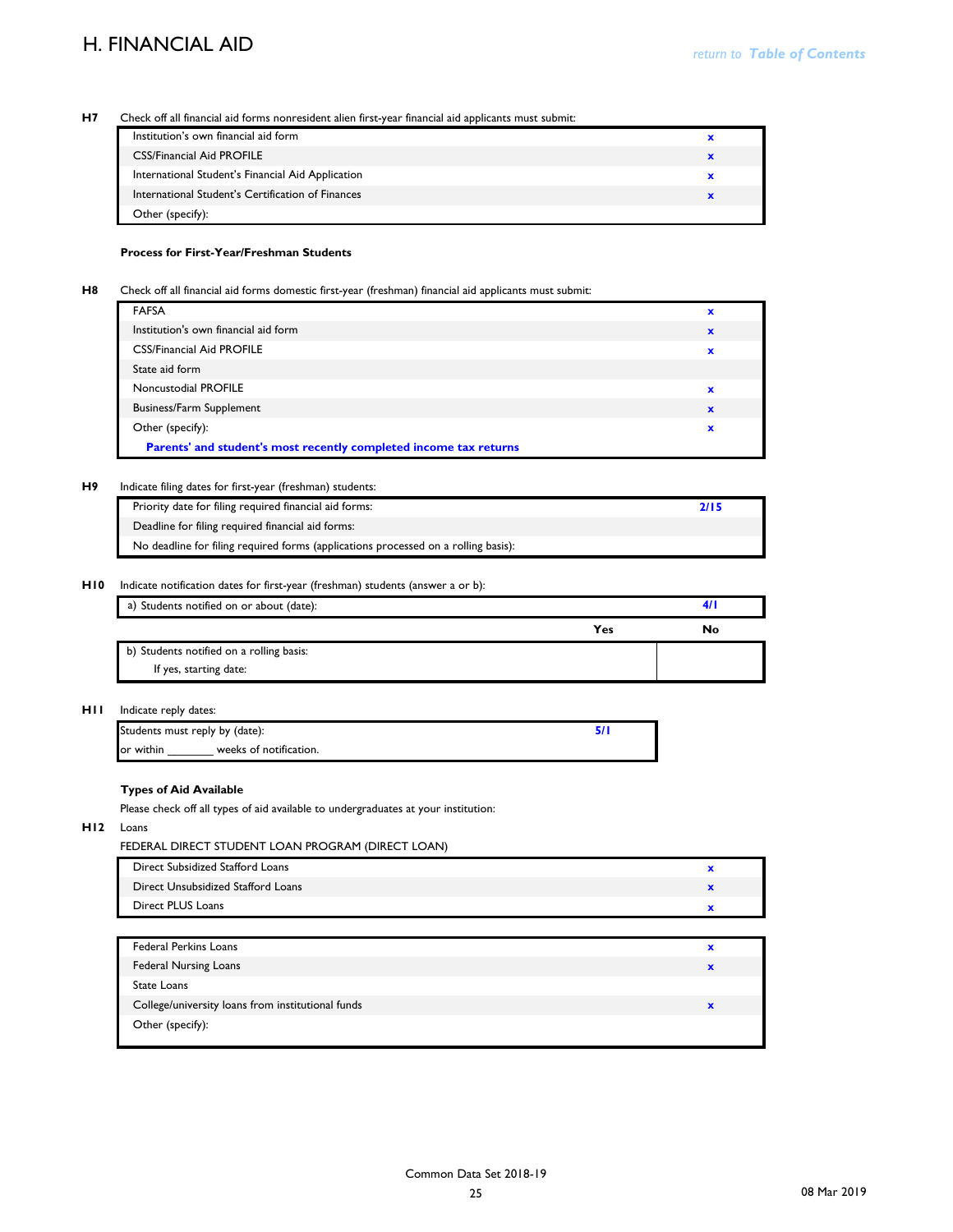#### **H13** Scholarships and Grants

| ×            |
|--------------|
| $\mathbf x$  |
| $\mathbf x$  |
| $\mathbf{x}$ |
| ×            |
|              |
|              |
|              |
|              |

**H14** Check off criteria used in awarding institutional aid. Check all that apply.

|                          | <b>Non-Need Based</b> | <b>Need-Based</b> |
|--------------------------|-----------------------|-------------------|
| Academics                |                       |                   |
| Alumni affiliation       |                       |                   |
| Art                      |                       |                   |
| Athletics                |                       |                   |
| Job skills               |                       |                   |
| <b>ROTC</b>              |                       |                   |
| Leadership               |                       |                   |
| Minority status          |                       |                   |
| Music/drama              |                       |                   |
| Religious affiliation    |                       |                   |
| State/district residency |                       |                   |

If your institution has recently implemented any major financial aid policy, program, or initiative to make your institution more

**H15** affordable to incoming students such as replacing loans with grants, or waiving costs for families below a certain income level please provide details below: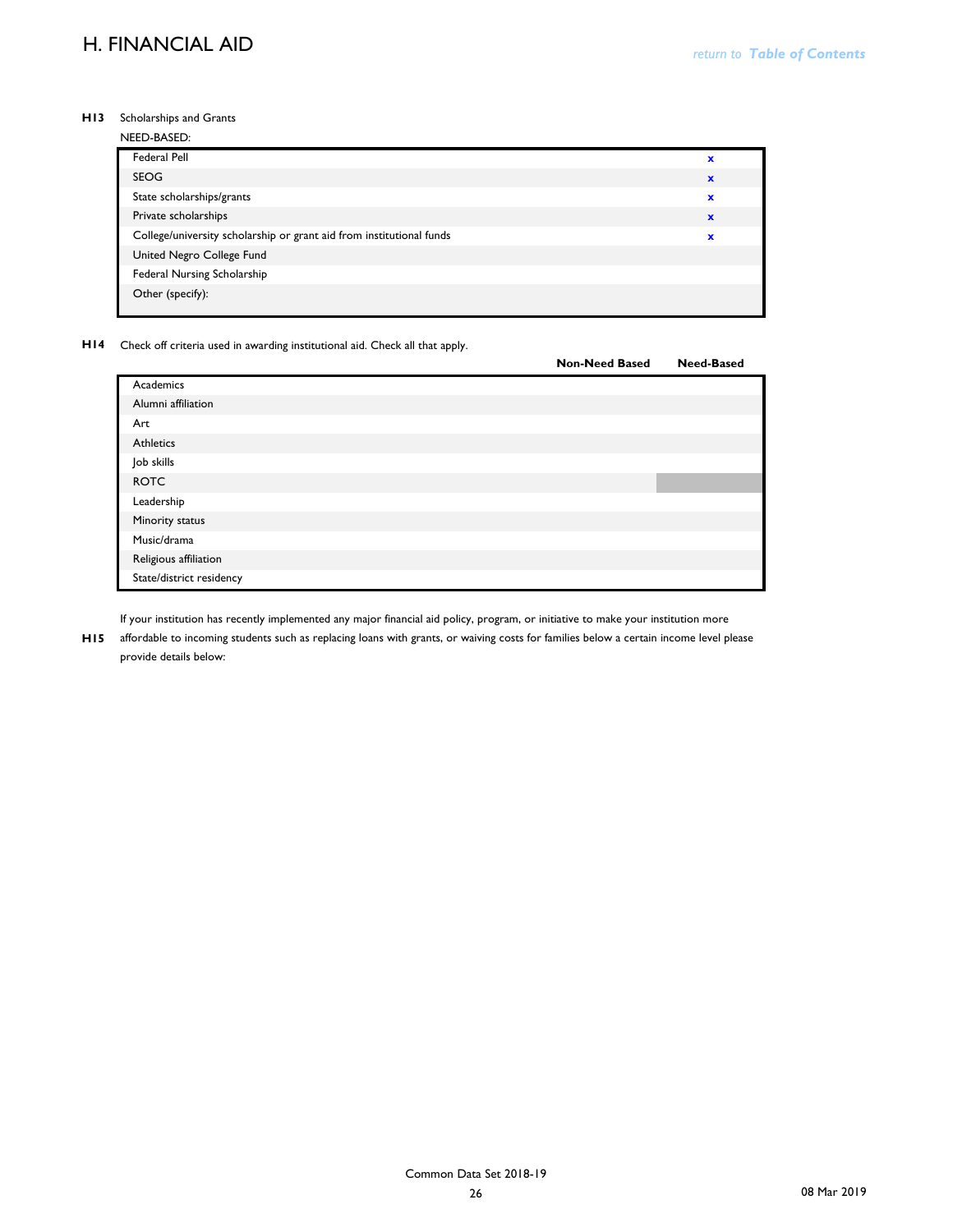### **H. FINANCIAL AID**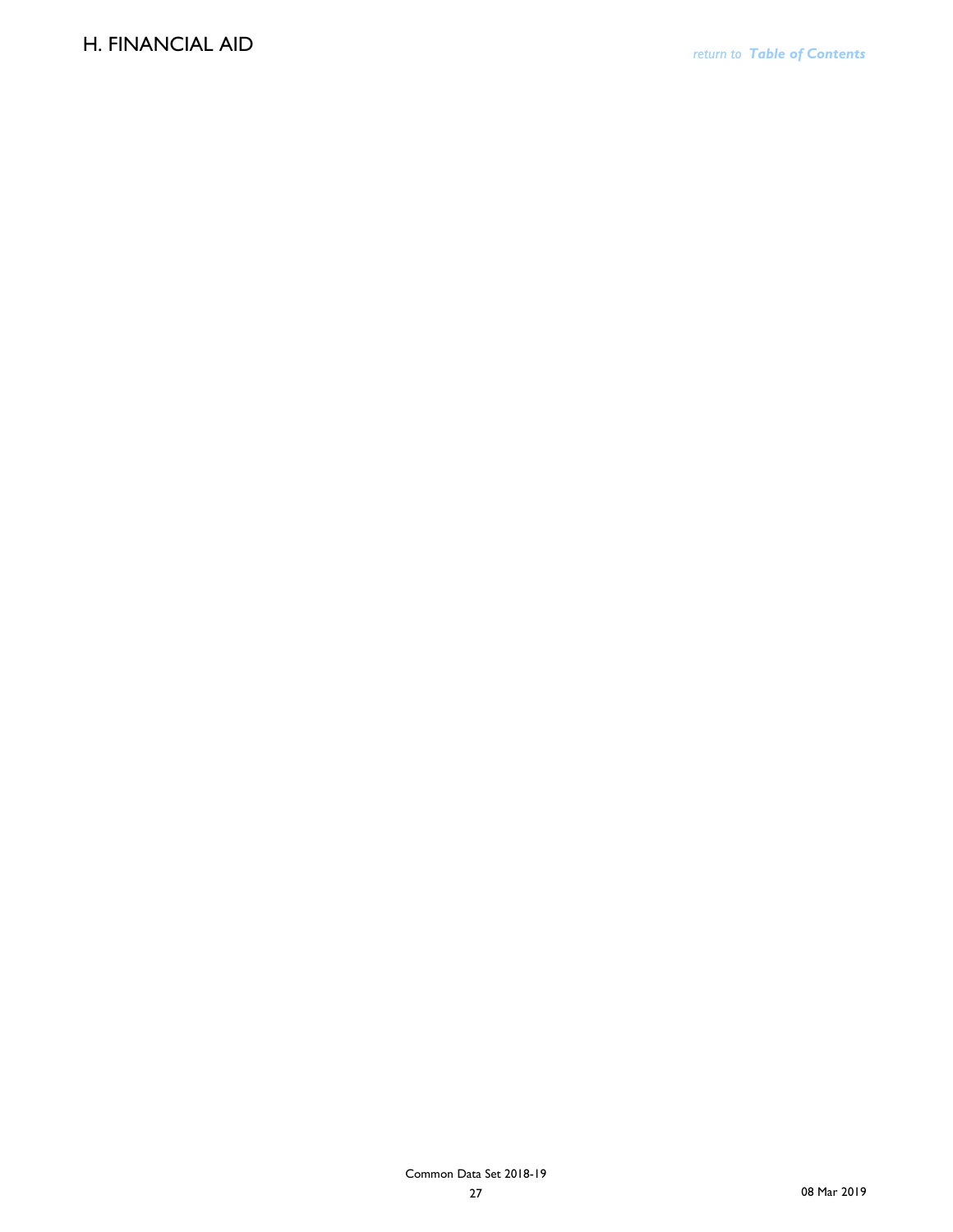## **I. INSTRUCTIONAL FACULTY AND CLASS SIZE**

#### **I1 Please report the number of instructional faculty members in each category for Fall 2018. Include faculty who are on your institution's payroll on the census date your institution uses for IPEDS/AAUP.**

The following definition of full-time instructional faculty is used by the American Association of University Professors (AAUP) in its annual Faculty Compensation Survey (the part time definitions are not used by AAUP). Instructional Faculty is defined as those members of the instructionalresearch staff whose major regular assignment is instruction, including those with released time for research. Use the chart below to determine inclusions and exclusions:

|                                                                                                                                                                                                                                      | <b>Full-time</b> | Part-time                                                                       |
|--------------------------------------------------------------------------------------------------------------------------------------------------------------------------------------------------------------------------------------|------------------|---------------------------------------------------------------------------------|
| (a) instructional faculty in preclinical and clinical medicine, faculty who are not paid (e.g., those who donate<br>their services or are in the military), or research-only faculty, post-doctoral fellows, or pre-doctoral fellows | Exclude          | Include only if<br>they teach one<br>or more non-<br>clinical credit<br>courses |
| (b) administrative officers with titles such as dean of students, librarian, registrar, coach, and the like, even<br>though they may devote part of their time to classroom instruction and may have faculty status                  | Exclude          | Include if they<br>teach one or<br>more non-<br>clinical credit<br>courses      |
| (c) other administrators/staff who teach one or more non-clinical credit courses even though they do not<br>have faculty status                                                                                                      | Exclude          | Include                                                                         |
| (d) undergraduate or graduate students who assist in the instruction of courses, but have titles such as<br>teaching assistant, teaching fellow, and the like                                                                        | Exclude          | Exclude                                                                         |
| (e) faculty on sabbatical or leave with pay                                                                                                                                                                                          | Include          | Exclude                                                                         |
| (f) faculty on leave without pay                                                                                                                                                                                                     | Exclude          | Exclude                                                                         |
| (g) replacement faculty for faculty on sabbatical leave or leave with pay                                                                                                                                                            | Exclude          | Include                                                                         |

*Full-time instructional faculty:* faculty employed on a full-time basis for instruction (including those with released time for research)

*Part-time instructional faculty:* Adjuncts and other instructors being paid solely for part-time classroom instruction. Also includes full-time faculty teaching less than two semesters, three quarters, two trimesters, or two four-month sessions. Employees who are not considered full-time instructional faculty but who teach one or more non-clinical credit courses may be counted as part-time faculty.

*Minority faculty: includes faculty who designate themselves as Black, non-Hispanic; American Indian or Alaska Native; Asian, Native Hawaiian or other Pacific Islander, or Hispanic.* 

*Doctorate: includes such degrees as Doctor of Philosophy, Doctor of Education, Doctor of Juridical Science, and Doctor of Public Health in any field such as arts, sciences, education, engineering, business, and public administration. Also includes terminal degrees formerly designated as "first professional," including dentistry (DDS or DMD), medicine (MD), optometry (OD), osteopathic medicine (DO), pharmacy (DPharm or BPharm), podiatric medicine (DPM), veterinary medicine (DVM), chiropractic (DC or DCM), or law (JD).*

*Terminal degree:* the highest degree in a field: example, M. Arch (architecture) and MFA (master of fine arts).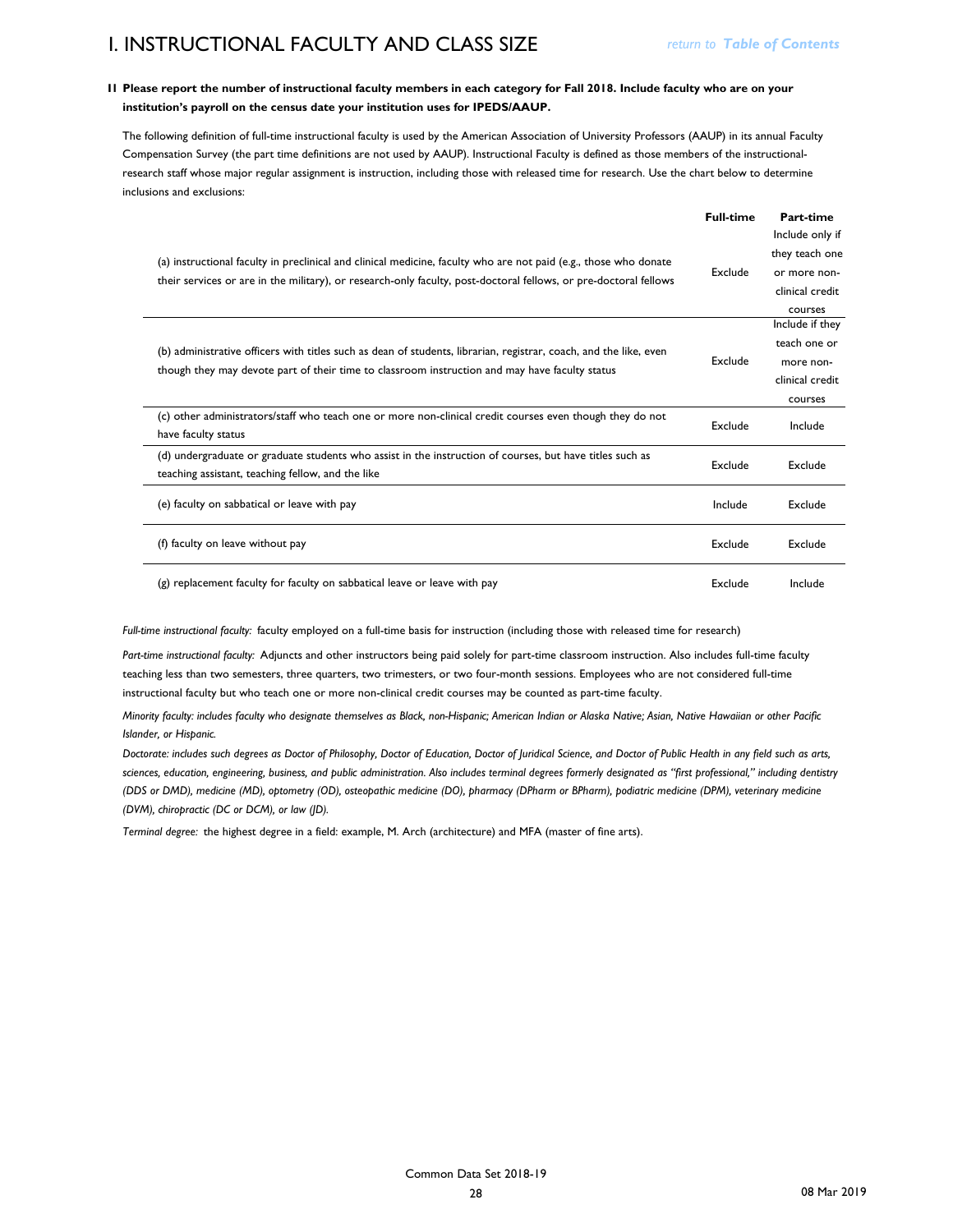### **I. INSTRUCTIONAL FACULTY AND CLASS SIZE** *return to Table of Contents*

| Ħ |                                                                                                                                    | <b>Full-Time</b> | <b>Part-Time</b> | Total |
|---|------------------------------------------------------------------------------------------------------------------------------------|------------------|------------------|-------|
|   | a) Total number of instructional faculty                                                                                           | 1.570            | 469              | 2,039 |
|   | b) Total number who are members of minority groups                                                                                 | 350              | 73               | 423   |
|   | c) Total number who are women                                                                                                      | 639              | 297              | 936   |
|   | d) Total number who are men                                                                                                        | 931              | 172              | 1103  |
|   | e) Total number who are nonresident aliens (international)                                                                         | 71               | ш                | 82    |
|   | f) Total number with doctorate, or other terminal degree                                                                           | 1,570            | 469              | 2,039 |
|   | g) Total number whose highest degree is a master's but not a terminal master's                                                     |                  |                  |       |
|   | h) Total number whose highest degree is a bachelor's                                                                               |                  |                  |       |
|   | Total number whose highest degree is unknown or other (Note: Items f, g, h, and i must sum<br>up to item a.)                       |                  |                  |       |
|   | Total number in stand-alone graduate/ professional programs in which faculty teach virtually only<br>j)<br>graduate-level students |                  |                  |       |

#### **I2 Student to Faculty Ratio**

Report the Fall 2018 ratio of full-time equivalent students (full-time plus 1/3 part time) to full-time equivalent instructional faculty (full time plus 1/3 part time).

In the ratio calculations, exclude both faculty and students in stand-alone graduate or professional programs such as medicine, law, veterinary, dentistry, social work, business, or public health in which faculty teach virtually only graduate-level students. Do not count undergraduate or graduate student teaching assistants as faculty.

| 12 | 12018 Student to Faculty ratio<br>Fall | to <b>s</b> | (based on | 10,015 | students  |
|----|----------------------------------------|-------------|-----------|--------|-----------|
|    |                                        |             | and       | 1,726  | faculty). |

#### **I3 Undergraduate Class Size**

In the table below, please use the following definitions to report information about the size of classes and class sections offered in the Fall 2018 term.

*Class Sections:* A class section is an organized course offered for credit, identified by discipline and number, meeting at a stated time or times in a classroom or similar setting, and not a subsection such as a laboratory or discussion session. Undergraduate class sections are defined as any sections in which at least one degree-seeking undergraduate student is enrolled for credit. Exclude distance learning classes and noncredit classes and individual instruction such as dissertation or thesis research, music instruction, or one-to-one readings. Exclude students in independent study, cooperative programs, internships, foreign language taped tutor sessions, practicums, and all students in one-on-one classes. Each class section should be counted only once and should not be duplicated because of course catalog cross-listings.

*Class Subsections:* A class subsection includes any subsection of a course, such as laboratory, recitation, and discussion subsections that are supplementary in nature and are scheduled to meet separately from the lecture portion of the course. Undergraduate subsections are defined as any subsections of courses in which degree-seeking undergraduate students enrolled for credit. As above, exclude noncredit classes and individual instruction such as dissertation or thesis research, music instruction, or one-to-one readings. Each class subsection should be counted only once and should not be duplicated because of cross-listings.

Using the above definitions, please report for each of the following class-size intervals the number of class sections and class subsections offered in Fall 2018.)

For example, a lecture class with 800 students who met at another time in 40 separate labs with 20 students should be counted once in the "100+" column in the class section column and 40 times under the "20-29" column of the class subsections table.

#### **Number of Class Sections with Undergraduates Enrolled**

| Undergraduate Class Size (provide numbers) |         |           |            |       |       |       |        |              |
|--------------------------------------------|---------|-----------|------------|-------|-------|-------|--------|--------------|
| <b>CLASS</b>                               | $2 - 9$ | $10 - 19$ | $20 - 29$  | 30-39 | 40-49 | 50-99 | $100+$ | <b>Total</b> |
| <b>SECTIONS</b>                            | 74 I    | 1.030     | <b>361</b> | ш     | 64    | 133   | 55     | 2,495        |
|                                            |         |           |            |       |       |       |        |              |
| <b>CLASS SUB-</b>                          | $2 - 9$ | $10 - 19$ | $20 - 29$  | 30-39 | 40-49 | 50-99 | $100+$ | <b>Total</b> |
| <b>SECTIONS</b>                            |         |           |            |       |       |       |        |              |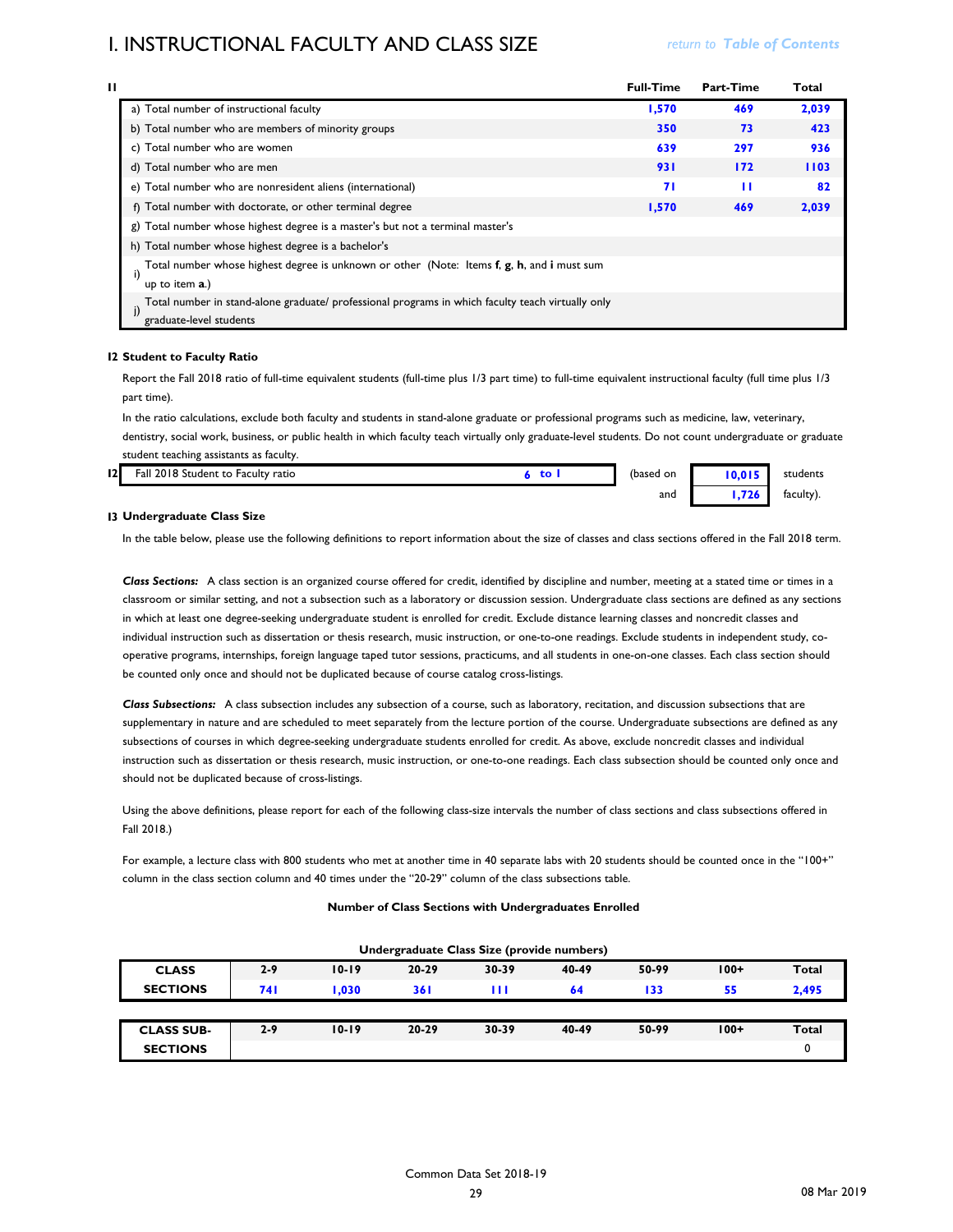## **J. DEGREES CONFERRED** *return to Table of Contents*

### **J1 Degrees conferred between July 1, 2017 and June 30, 2018**

For each of the following discipline areas, provide the percentage of diplomas/certificates, associate, and bachelor's degrees awarded. To determine the percentage, use majors, not headcount (e.g., students with one degree but a double major will be represented twice). Calculate the percentage from your institution's IPEDS Completions by using the sum of 1st and 2nd majors for each CIP code as the numerator and the sum of the Grand Total by 1st Majors and the Grand Total by 2nd major as the denominator. If you prefer, you can compute the percentages using 1st majors only.

| Category                                                                  | Diploma/<br><b>Certificates</b> | <b>Associate</b> | <b>Bachelor's</b> | <b>CIP 2010</b><br><b>Categories</b><br>to Include |
|---------------------------------------------------------------------------|---------------------------------|------------------|-------------------|----------------------------------------------------|
| Agriculture                                                               |                                 |                  |                   | L                                                  |
| Natural resources and conservation                                        |                                 |                  |                   | 3                                                  |
| Architecture                                                              |                                 |                  |                   | 4                                                  |
| Area, ethnic, and gender studies                                          |                                 |                  | 1%                | 5                                                  |
| Communication/journalism                                                  |                                 |                  | 3%                | 9                                                  |
| Communication technologies                                                |                                 |                  |                   | $\overline{10}$                                    |
| Computer and information sciences                                         |                                 |                  | 5%                | $\mathbf{H}$                                       |
| Personal and culinary services                                            |                                 |                  |                   | 12                                                 |
| Education                                                                 |                                 |                  |                   | $\overline{13}$                                    |
| Engineering                                                               |                                 |                  | 10%               | 4                                                  |
| Engineering technologies                                                  |                                 |                  |                   | 15                                                 |
| Foreign languages, literatures, and linguistics                           |                                 |                  | 2%                | 16                                                 |
| Family and consumer sciences                                              |                                 |                  |                   | 9                                                  |
| Law/legal studies                                                         |                                 |                  |                   | 22                                                 |
| English                                                                   |                                 |                  | 3%                | 23                                                 |
| Liberal arts/general studies                                              |                                 |                  | 0%                | 24                                                 |
| Library science                                                           |                                 |                  |                   | 25                                                 |
| <b>Biological/life sciences</b>                                           |                                 |                  | 11%               | 26                                                 |
| Mathematics and statistics                                                |                                 |                  | 2%                | 27                                                 |
| Military science and military technologies                                |                                 |                  |                   | 28 & 29                                            |
| Interdisciplinary studies                                                 |                                 |                  | 4%                | 30                                                 |
| Parks and recreation                                                      |                                 |                  |                   | 31                                                 |
| Philosophy and religious studies                                          |                                 |                  | 5%                | 38                                                 |
| Theology and religious vocations                                          |                                 |                  |                   | 39                                                 |
| Physical sciences                                                         |                                 |                  | 2%                | 40                                                 |
| Science technologies                                                      |                                 |                  |                   | 41                                                 |
| Psychology                                                                |                                 |                  | 3%                | 42                                                 |
| Homeland Security, law enforcement, firefighting, and protective services |                                 |                  |                   | 43                                                 |
| Public administration and social services                                 |                                 |                  |                   | 44                                                 |
| Social sciences                                                           |                                 |                  | 15%               | 45                                                 |
| Construction trades                                                       |                                 |                  |                   | 46                                                 |
| Mechanic and repair technologies                                          |                                 |                  |                   | 47                                                 |
| Precision production                                                      |                                 |                  |                   | 48                                                 |
| Transportation and materials moving                                       |                                 |                  |                   | 49                                                 |
| Visual and performing arts                                                |                                 |                  | 2%                | 50                                                 |
| Health professions and related programs                                   |                                 |                  | 10%               | 51                                                 |
| Business/marketing                                                        |                                 |                  | 20%               | 52                                                 |
|                                                                           |                                 |                  | 2%                | 54                                                 |
| <b>History</b><br>Other                                                   |                                 |                  |                   |                                                    |
|                                                                           |                                 |                  |                   |                                                    |
| TOTAL (should = 100%)                                                     | $0\%$                           | 0%               | 100%              |                                                    |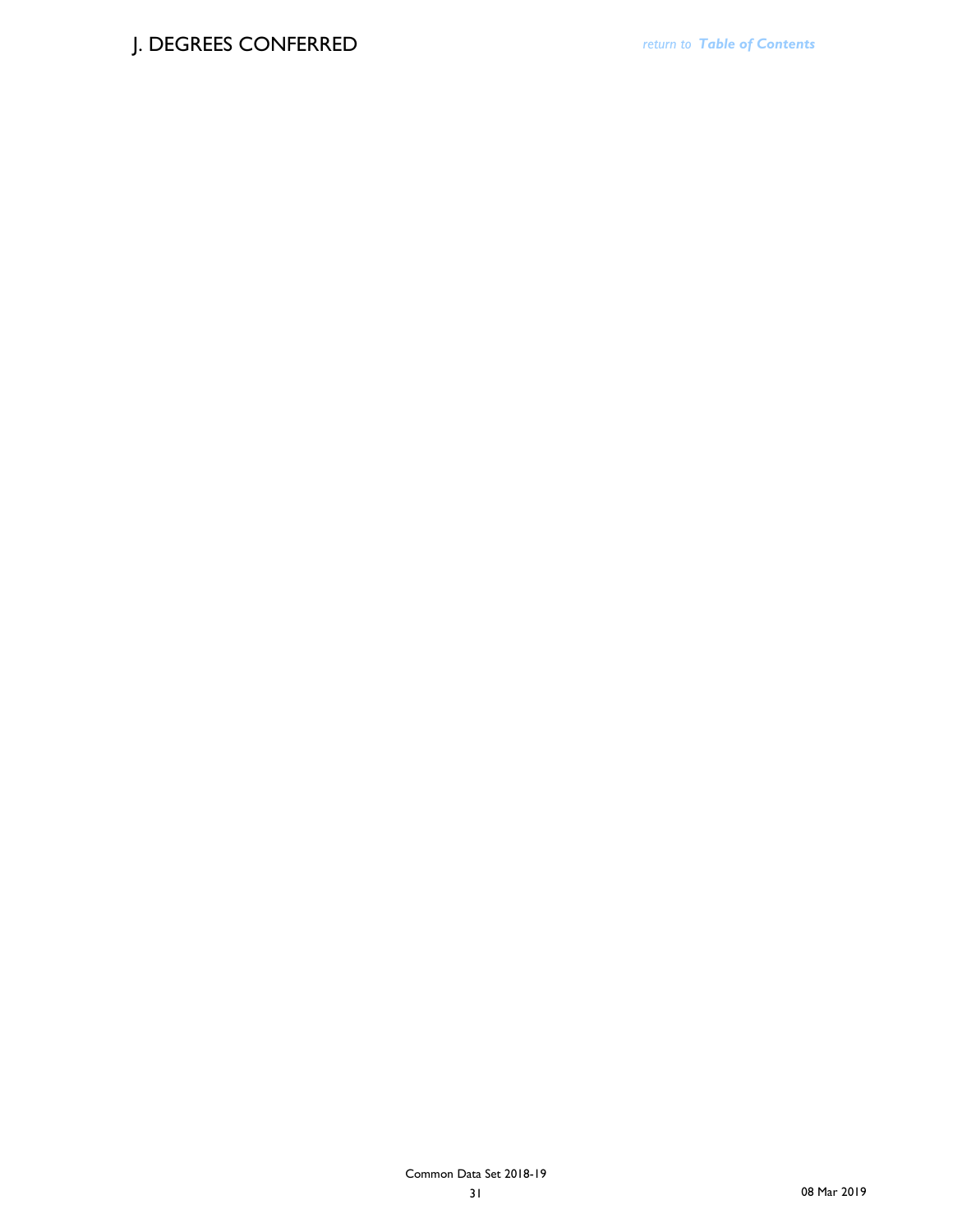Items preceded by an asterisk (\*) represent definitions agreed to among publishers which do not appear on the CDS document but may be present on individual publishers' surveys.

**\* Academic advisement:** Plan under which each student is assigned to a faculty member or a trained adviser, who, through regular meetings, helps the student plan and implement immediate and long-term academic and vocational goals.

**Accelerated program:** Completion of a college program of study in fewer than the usual number of years, most often by attending summer sessions and carrying extra courses during the regular academic term**.**

**Admitted student:** Applicant who is offered admission to a degree-granting program at your institution.

**\* Adult student services:** Admission assistance, support, orientation, and other services expressly for adults who have started college for the first time, or who are re-entering after a lapse of a few years.

**American Indian or Alaska Native:** A person having origins in any of the original peoples of North and South America (including Central America) and maintaining tribal affiliation or community attachment.

**Applicant (first-time, first year):** An individual who has fulfilled the institution's requirements to be considered for admission (including payment or waiving of the application fee, if any) and who has been notified of one of the following actions: admission, nonadmission, placement on waiting list, or application withdrawn (by applicant or institution).

**Application fee:** That amount of money that an institution charges for processing a student's application for acceptance. This amount is *not* creditable toward tuition and required fees, nor is it refundable if the student is not admitted to the institution.

**Asian:** A person having origins in any of the original peoples of the Far East, Southeast Asia, or the Indian subcontinent, including, for example, Cambodia, China, India, Japan, Korea, Malaysia, Pakistan, the Philippine Islands, Thailand, and Vietnam.

**Associate degree:** An award that normally requires at least two but less than four years of full-time equivalent college work.

**Bachelor's degree:** An award (baccalaureate or equivalent degree, as determined by the Secretary of the U.S. Department of Education) that normally requires at least four years but *not* more than five years of full-time equivalent college-level work. This includes ALL bachelor's degrees conferred in a five-year cooperative (work-study plan) program. (A cooperative plan provides for alternate class attendance and employment in business, industry, or government; thus, it allows students to combine actual work experience with their college studies.) Also, it includes bachelor's degrees in which the normal four years of work are completed in three years.

**Black or African American:** A person having origins in any of the black racial groups of Africa.

**Board (charges):** Assume average cost for 19 meals per week or the maximum meal plan.

**Books and supplies (costs):** Average cost of books and supplies. Do not include unusual costs for special groups of students (e.g., engineering or art majors), unless they constitute the majority of students at your institution.

**Calendar system:** The method by which an institution structures most of its courses for the academic year.

**Campus Ministry:** Religious student organizations (denominational or nondenominational) devoted to fostering religious life on college campuses. May also refer to Campus Crusade for Christ, an interdenominational Christian organization.

**\* Career and placement services:** A range of services, including (often) the following: coordination of visits of employers to campus; aptitude and vocational testing; interest inventories, personal counseling; help in resume writing, interviewing, launching the job search; listings for those students desiring employment and those seeking permanent positions; establishment of a permanent reference folder; career resource materials.

**Carnegie units:** One year of study or the equivalent in a secondary school subject.

**Certificate:** See **Postsecondary award, certificate, or diploma.**

**Class rank:** The relative numerical position of a student in his or her graduating class, calculated by the high school on the basis of grade-point average, whether weighted or unweighted.

**College-preparatory program:** Courses in academic subjects (English, history and social studies, foreign languages, mathematics, science, and the arts) that stress preparation for college or university study.

**Common Application:** The standard application form distributed by the National Association of Secondary School Principals for a large number of private colleges who are members of the Common Application Group.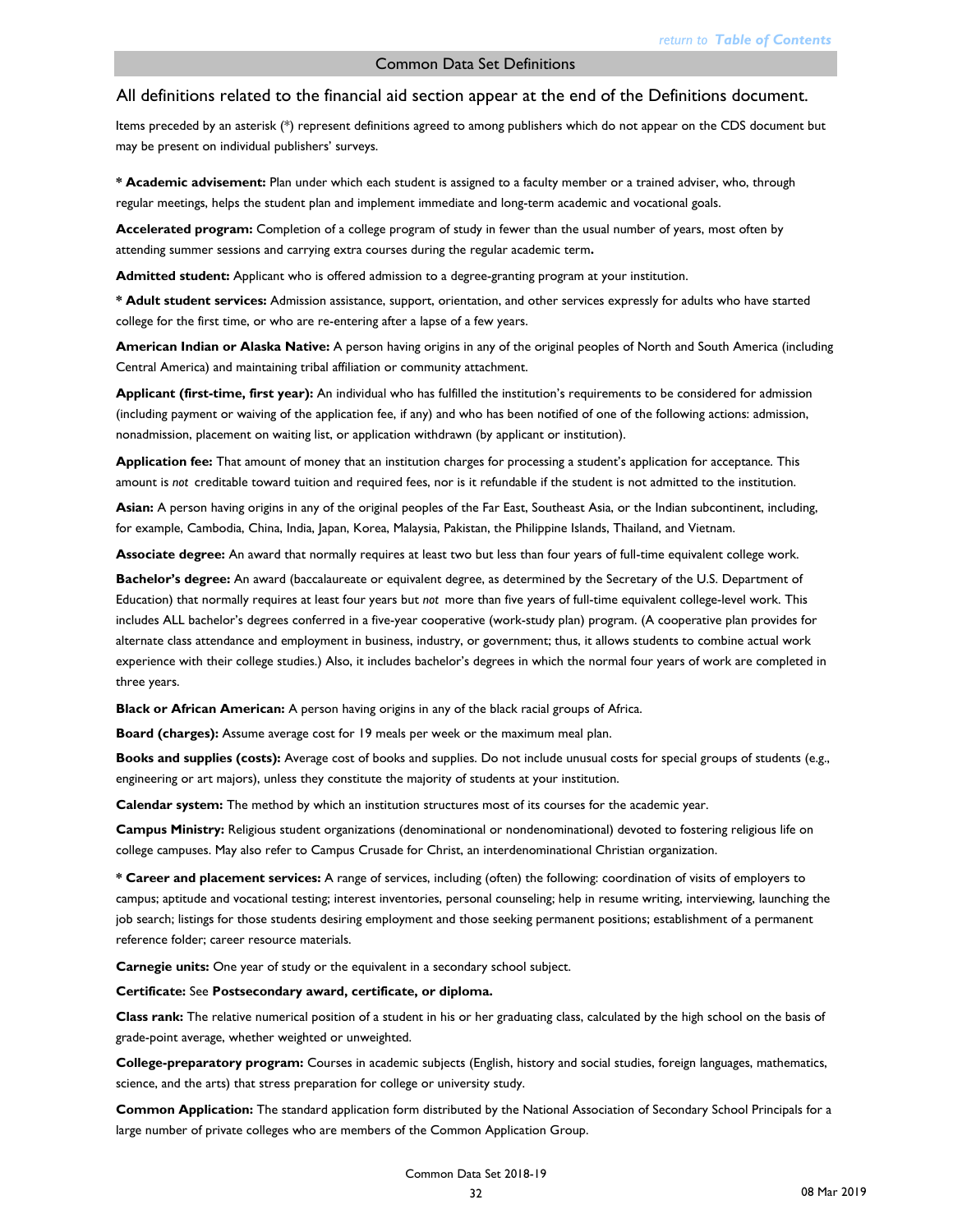**\* Community service program:** Referral center for students wishing to perform volunteer work in the community or participate in volunteer activities coordinated by academic departments.

**Commuter:** A student who lives off campus in housing that is not owned by, operated by, or affiliated with the college. This category includes students who commute from home and students who have moved to the area to attend college.

**Contact hour:** A unit of measure that represents an hour of scheduled instruction given to students. Also referred to as clock

**Continuous basis (for program enrollment):** A calendar system classification that is used by institutions that enroll students at any time during the academic year. For example, a cosmetology school or a word processing school might allow students to enroll and begin studies at various times, with no requirement that classes begin on a certain date.

**Cooperative education program:** A program that provides for alternate class attendance and employment in business, industry, or government.

**Cooperative housing:** College-owned, -operated, or -affiliated housing in which students share room and board expenses and participate in household chores to reduce living expenses.

**\* Counseling service:** Activities designed to assist students in making plans and decisions related to their education, career, or personal development.

**Credit:** Recognition of attendance or performance in an instructional activity (course or program) that can be applied by a recipient toward the requirements for a degree, diploma, certificate, or other formal award.

**Credit course:** A course that, if successfully completed, can be applied toward the number of courses required for achieving a degree, diploma, certificate, or other formal award.

**Credit hour:** A unit of measure representing an hour (50 minutes) of instruction over a 15-week period in a semester or trimester system or a 10-week period in a quarter system. It is applied toward the total number of hours needed for completing the requirements of a degree, diploma, certificate, or other formal award.

**Cross-registration:** A system whereby students enrolled at one institution may take courses at another institution without having to apply to the second institution.

**Deferred admission:** The practice of permitting admitted students to postpone enrollment, usually for a period of one academic term or one year.

**Degree:** An award conferred by a college, university, or other postsecondary education institution as official recognition for the successful completion of a program of studies.

**Degree-seeking students:** Students enrolled in courses for credit who are recognized by the institution as seeking a degree or formal award. At the undergraduate level, this is intended to include students enrolled in vocational or occupational programs.

**Differs by program (calendar system):** A calendar system classification that is used by institutions that have occupational/vocational programs of varying length. These schools may enroll students at specific times depending on the program desired. For example, a school might offer a two-month program in January, March, May, September, and November; and a threemonth program in January, April, and October.

**Diploma:** See **Postsecondary award, certificate, or diploma.**

**Distance learning:** An option for earning course credit at off-campus locations via cable television, internet, satellite classes, videotapes, correspondence courses, or other means.

**Doctor's degree-research/scholarship:** A Ph.D. or other doctor's degree that requires advanced work beyond the master's level, including the preparation and defense of a dissertation based on original research, or the planning and execution of an original project demonstrating substantial artistic or scholarly achievement. Some examples of this type of degree may include Ed.D., D.M.A., D.B.A., D.Sc., D.A., or D.M, and others, as designated by the awarding institution.

**Doctor's degree-professional practice:** A doctor's degree that is conferred upon completion of a program providing the knowledge and skills for the recognition, credential, or license required for professional practice. The degree is awarded after a period of study such that the total time to the degree, including both pre-professional and professional preparation, equals at least six full-time equivalent academic years. Some of these degrees were formerly classified as "first-professional" and may include: Chiropractic (D.C. or D.C.M.); Dentistry (D.D.S. or D.M.D.); Law (L.L.B. or J.D.); Medicine (M.D.); Optometry (O.D.); Osteopathic Medicine (D.O); Pharmacy (Pharm.D.); Podiatry (D.P.M., Pod.D., D.P.); or, Veterinary Medicine (D.V.M.), and others, as designated by the awarding institution.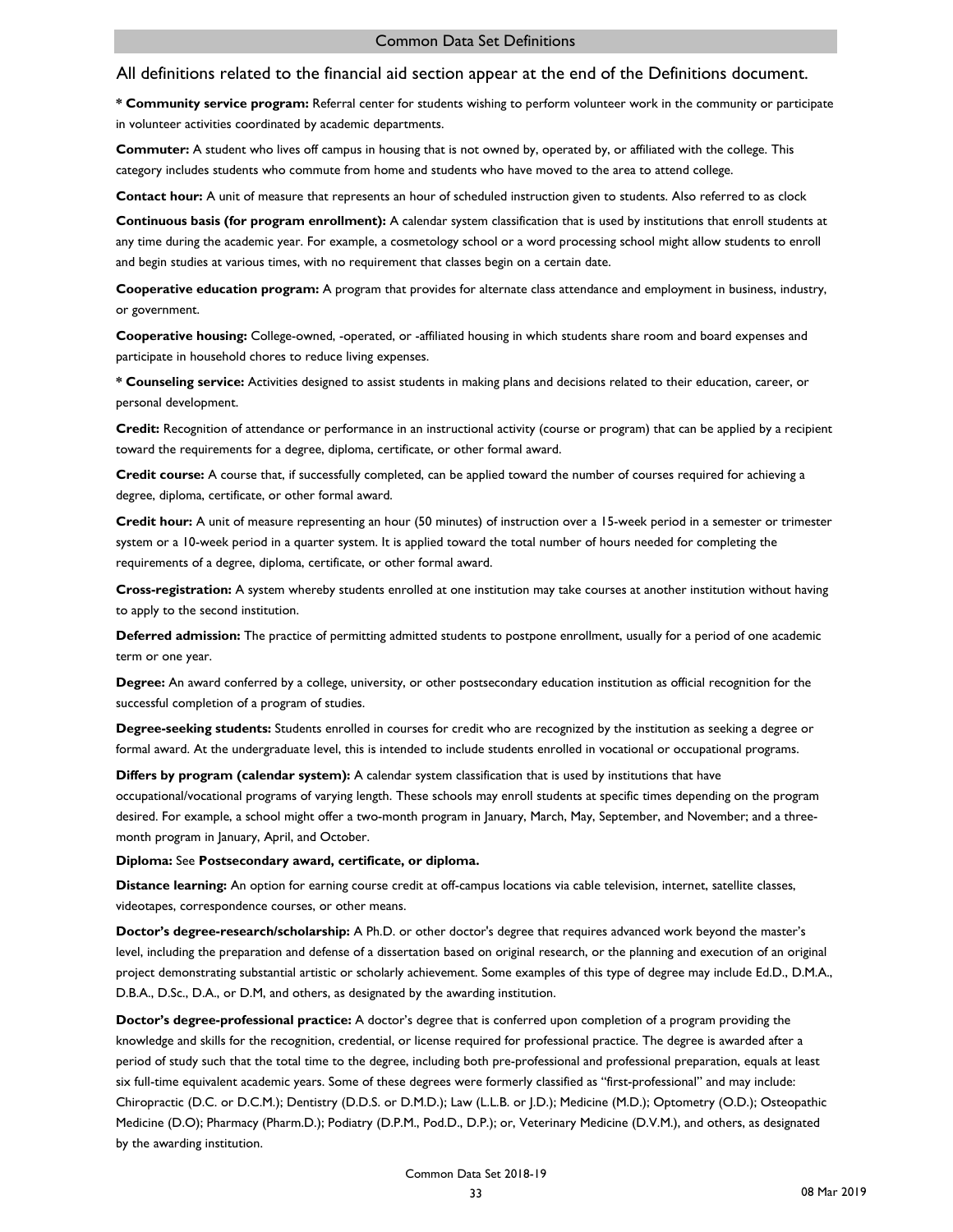**Doctor's degree-other:** A doctor's degree that does not meet the definition of a doctor's degree - research/scholarship or a doctor's degree - professional practice.

**Double major:** Program in which students may complete two undergraduate programs of study simultaneously.

**Dual enrollment:** A program through which high school students may enroll in college courses while still enrolled in high school. Students are not required to apply for admission to the college in order to participate.

**Early action plan:** An admission plan that allows students to apply and be notified of an admission decision well in advance of the regular notification dates. If admitted, the candidate is not committed to enroll; the student may reply to the offer under the college's regular reply policy.

**Early admission:** A policy under which students who have not completed high school are admitted and enroll full time in college, usually after completion of their junior year.

**Early decision plan:** A plan that permits students to apply and be notified of an admission decision (and financial aid offer if applicable) well in advance of the regular notification date. Applicants agree to accept an offer of admission and, if admitted, to withdraw their applications from other colleges. There are three possible decisions for early decision applicants: admitted, denied, or not admitted but forwarded for consideration with the regular applicant pool, without prejudice.

**English as a Second Language (ESL):** A course of study designed specifically for students whose native language is not English.

**Exchange student program-domestic:** Any arrangement between a student and a college that permits study for a semester or more at another college **in the United States** without extending the amount of time required for a degree. **See also Study abroad**.

**External degree program:** A program of study in which students earn credits toward a degree through independent study, college courses, proficiency examinations, and personal experience. External degree programs require minimal or no classroom attendance.

**Extracurricular activities (as admission factor):** Special consideration in the admissions process given for participation in both school and nonschool-related activities of interest to the college, such as clubs, hobbies, student government, athletics, performing arts, etc.

First-time student: A student attending any institution for the first time at the level enrolled. Includes students enrolled in the fall term who attended a postsecondary institution for the first time at the same level in the prior summer term. Also includes students who entered with advanced standing (college credit earned before graduation from high school).

**First-time, first-year (freshman) student:** A student attending any institution for the first time at the undergraduate level. Includes students enrolled in the fall term who attended college for the first time in the prior summer term. Also includes students who entered with advanced standing (college credits earned before graduation from high school).

**First-year student:** A student who has completed less than the equivalent of 1 full year of undergraduate work; that is, less than 30 semester hours (in a 120-hour degree program) or less than 900 contact hours.

**Freshman:** A first-year undergraduate student.

**\*Freshman/new student orientation:** Orientation addressing the academic, social, emotional, and intellectual issues involved in beginning college. May be a few hours or a few days in length; at some colleges, there is a fee.

**Full-time student (undergraduate):** A student enrolled for 12 or more semester credits, 12 or more quarter credits, or 24 or more contact hours a week each term.

**Geographical residence (as admission factor):** Special consideration in the admission process given to students from a particular region, state, or country of residence.

**Grade-point average (academic high school GPA):** The sum of grade points a student has earned in secondary school divided by the number of courses taken. The most common system of assigning numbers to grades counts four points for an A, three points for a B, two points for a C, one point for a D, and no points for an E or F. Unweighted GPA's assign the same weight to each course. Weighting gives students additional points for their grades in advanced or honors courses.

**Graduate student:** A student who holds a bachelor's or equivalent, and is taking courses at the post-baccalaureate level.

**\* Health services:** Free or low cost on-campus primary and preventive health care available to students.

**High school diploma or recognized equivalent:** A document certifying the successful completion of a prescribed secondary school program of studies, or the attainment of satisfactory scores on the Tests of General Educational Development (GED), or another state-specified examination. Common Data Set 2018-19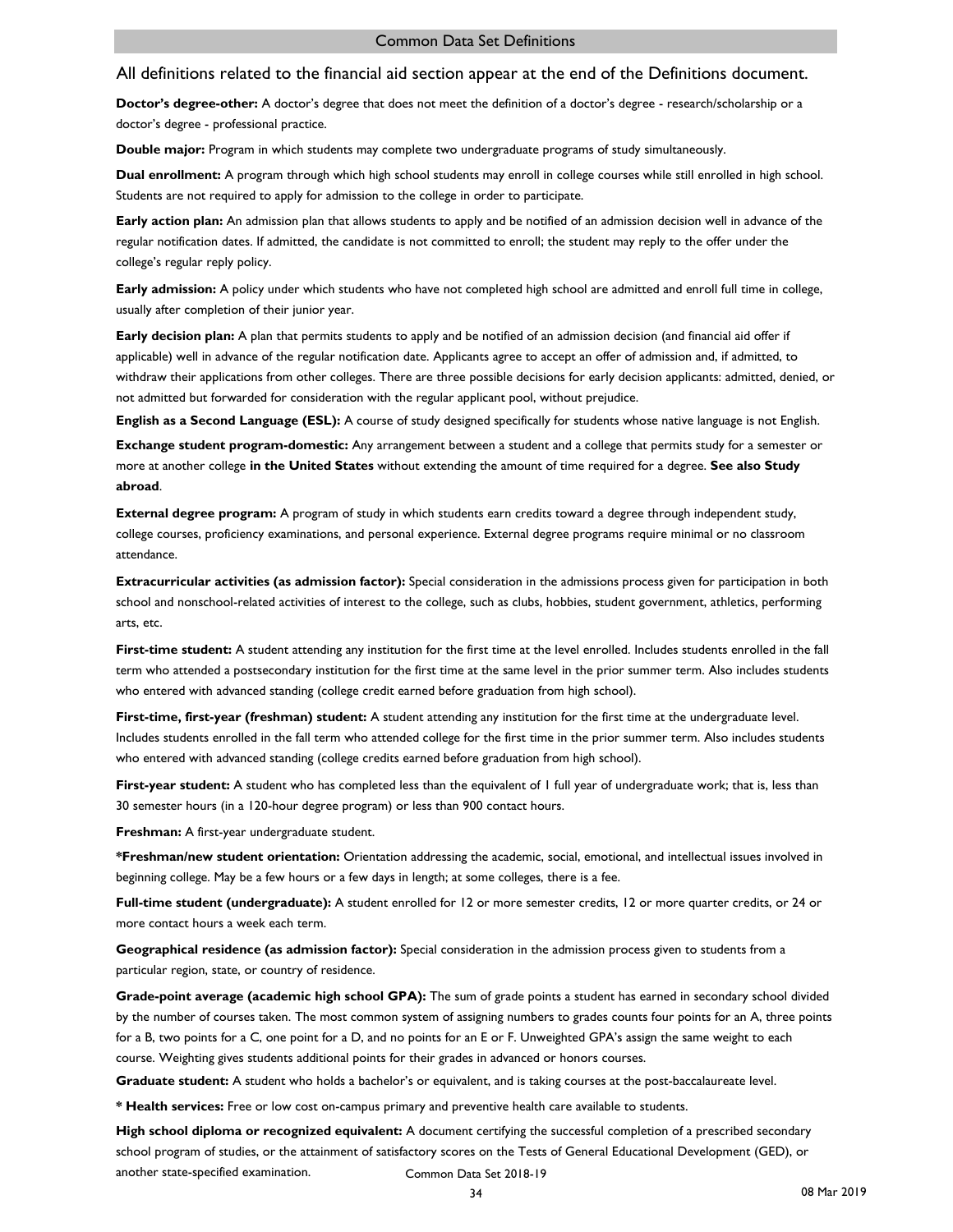**Hispanic or Latino:** A person of Mexican, Puerto Rican, Cuban, South or Central American, or other Spanish culture or origin, regardless of race.

**Honors program:** Any special program for very able students offering the opportunity for educational enrichment, independent study, acceleration, or some combination of these.

**Independent study:** Academic work chosen or designed by the student with the approval of the department concerned, under an instructor's supervision, and usually undertaken outside of the regular classroom structure.

**In-state tuition:** The tuition charged by institutions to those students who meet the state's or institution's residency requirements.

**International student:** See **Nonresident alien.**

**International student group:** Student groups that facilitate cultural dialogue, support a diverse campus, assist international students in acclimation and creating a social network.

**Internship:** Any short-term, supervised work experience usually related to a student's major field, for which the student earns academic credit. The work can be full- or part-time, on- or off-campus, paid or unpaid.

**\* Learning center:** Center offering assistance through tutors, workshops, computer programs, or audiovisual equipment in reading, writing, math, and skills such as taking notes, managing time, taking tests.

**\* Legal services:** Free or low cost legal advice for a range of issues (personal and other).

Liberal arts/career combination: Program in which a student earns undergraduate degrees in two separate fields, one in a liberal arts major and the other in a professional or specialized major, whether on campus or through cross registration.

**Master's degree:** An award that requires the successful completion of a program of study of generally one or two full-time equivalent academic years of work beyond the bachelor's degree. Some of these degrees, such as those in Theology (M.Div., M.H.L./Rav) that were formerly classified as "first-professional", may require more than two full-time equivalent academic years of work.

**Minority affiliation (as admission factor):** Special consideration in the admission process for members of designated racial/ethnic minority groups.

**\* Minority student center:** Center with programs, activities, and/or services intended to enhance the college experience of students of color.

**Model United Nations:** A simulation activity focusing on conflict resolution, globalization, and diplomacy. Assuming roles as foreign ambassadors and "delegates," students conduct research, engage in debate, draft resolutions, and may participate in a national Model UN conference.

**Native Hawaiian or Other Pacific Islander:** A person having origins in any of the original peoples of Hawaii, Guam, Samoa, or other Pacific Islands.

**Nonresident alien:** A person who is not a citizen or national of the United States and who is in this country on a visa or temporary basis and does not have the right to remain indefinitely.

**\* On-campus day care:** Licensed day care for students' children (usually age 3 and up); usually for a fee.

**Open admission:** Admission policy under which virtually all secondary school graduates or students with GED equivalency diplomas are admitted without regard to academic record, test scores, or other qualifications.

**Other expenses (costs):** Include average costs for clothing, laundry, entertainment, medical (if not a required fee), and furnishings.

**Out-of-state tuition:** The tuition charged by institutions to those students who do not meet the institution's or state's residency requirements.

**Part-time student (undergraduate):** A student enrolled for fewer than 12 credits per semester or quarter, or fewer than 24 contact hours a week each term.

**\* Personal counseling**: One-on-one or group counseling with trained professionals for students who want to explore personal, educational, or vocational issues.

**Post-baccalaureate certificate:** An award that requires completion of an organized program of study requiring 18 credit hours beyond the bachelor's; designed for persons who have completed a baccalaureate degree but do not meet the requirements of academic degrees carrying the title of master.

**Post-master's certificate:** An award that requires completion of an organized program of study of 24 credit hours beyond the master's degree but does not meet the requirements of academic degrees at the doctoral level. Common Data Set 2018-19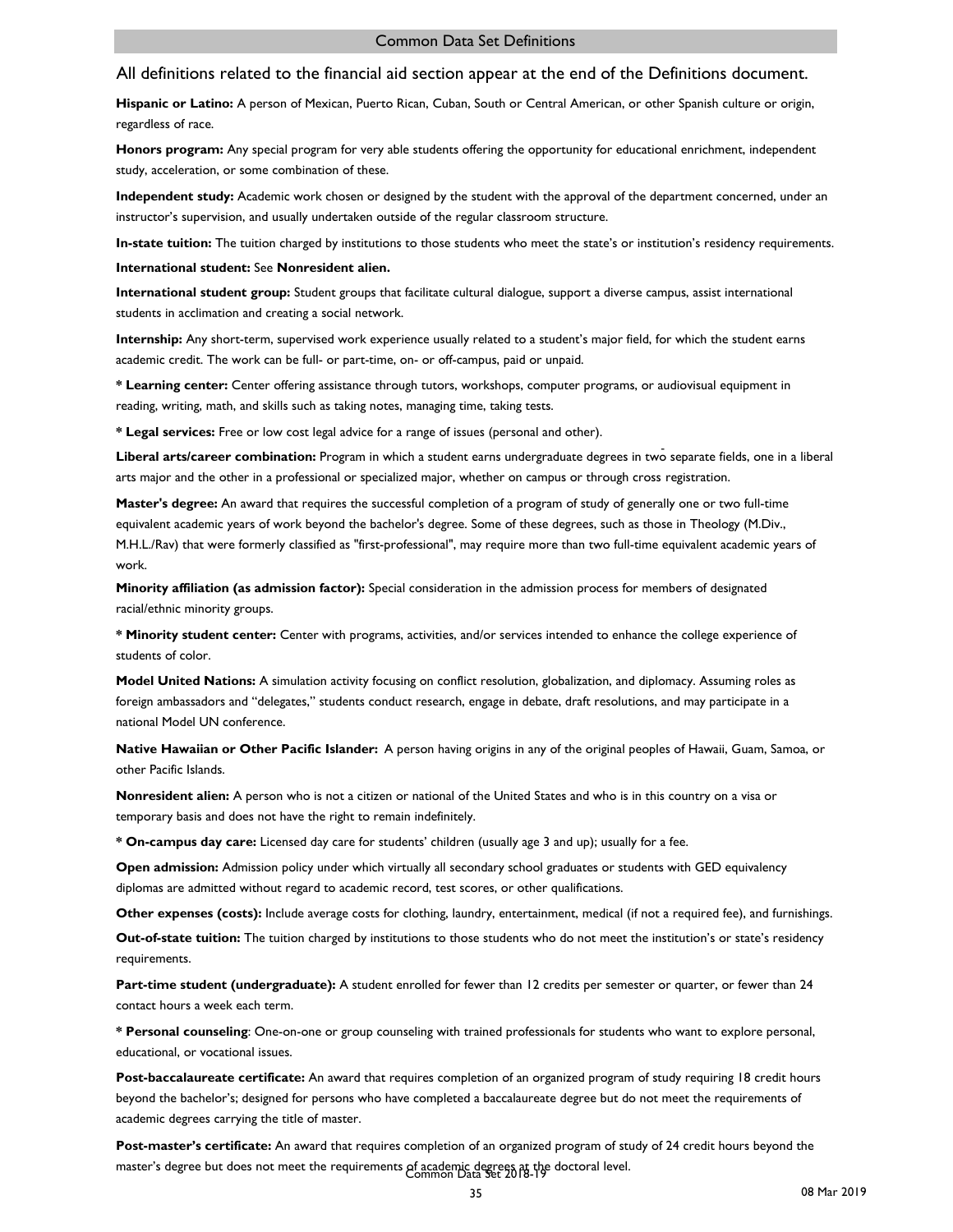**Postsecondary award, certificate, or diploma:** Includes the following three IPEDS definitions for postsecondary awards, certificates, and diplomas of varying durations and credit/contact hour requirements—

*Less Than 1 Academic Year:* Requires completion of an organized program of study at the postsecondary level (below the baccalaureate degree) in less than 1 academic year (2 semesters or 3 quarters) or in less than 900 contact hours by a student enrolled full-time.

*At Least 1 But Less Than 2 Academic Years:* Requires completion of an organized program of study at the postsecondary level (below the baccalaureate degree) in at least 1 but less than 2 full-time equivalent academic years, or designed for completion in at least 30 but less than 60 credit hours, or in at least 900 but less than 1,800 contact hours.

*At Least 2 But Less Than 4 Academic Years:* Requires completion of an organized program of study at the postsecondary level (below the baccalaureate degree) in at least 2 but less than 4 full-time equivalent academic years, or designed for completion in at least 60 but less than 120 credit hours, or in at least 1,800 but less than 3,600 contact hours.

**Private institution:** An educational institution controlled by a private individual(s) or by a nongovernmental agency, usually supported primarily by other than public funds, and operated by other than publicly elected or appointed officials.

**Private for-profit institution:** A private institution in which the individual(s) or agency in control receives compensation, other than wages, rent, or other expenses for the assumption of risk.

**Private nonprofit institution:** A private institution in which the individual(s) or agency in control receives no compensation, other than wages, rent, or other expenses for the assumption of risk. These include both independent nonprofit schools and those affiliated with a religious organization.

#### **Proprietary institution:** See **Private for-profit institution.**

**Public institution:** An educational institution whose programs and activities are operated by publicly elected or appointed school officials, and which is supported primarily by public funds.

**Quarter calendar system:** A calendar system in which the academic year consists of three sessions called quarters of about 12 weeks each. The range may be from 10 to 15 weeks. There may be an additional quarter in the summer.

**Race/ethnicity:** Category used to describe groups to which individuals belong, identify with, or belong in the eyes of the community. The categories do not denote scientific definitions of anthropological origins. A person may be counted in only one group.

**Race/ethnicity unknown:** Category used to classify students or employees whose race/ethnicity is not known and whom institutions are unable to place in one of the specified racial/ethnic categories.

**Religious affiliation/commitment (as admission factor):** Special consideration given in the admission process for affiliation with a certain church or faith/religion, commitment to a religious vocation, or observance of certain religious tenets/lifestyle.

**\* Religious counseling:** One-on-one or group counseling with trained professionals for students who want to explore religious problems or issues.

**\* Remedial services:** Instructional courses designed for students deficient in the general competencies necessary for a regular postsecondary curriculum and educational setting.

**Required fees:** Fixed sum charged to students for items not covered by tuition and required of such a large proportion of all students that the student who does NOT pay is the exception. Do not include application fees or optional fees such as lab fees or parking fees.

**Resident alien or other eligible non-citizen:** A person who is not a citizen or national of the United States and who has been admitted as a legal immigrant for the purpose of obtaining permanent resident alien status (and who holds either an alien registration card [Form I-551 or I-151], a Temporary Resident Card [Form I-688], or an Arrival-Departure Record [Form I-94] with a notation that conveys legal immigrant status, such as Section 207 Refugee, Section 208 Asylee, Conditional Entrant Parolee or Cuban-Haitian).

**Room and board (charges)—on campus:** Assume double occupancy in institutional housing and 19 meals per week (or maximum meal plan).

**Secondary school record (as admission factor):** Information maintained by the secondary school that may include such things as the student's high school transcript, class rank, GPA, and teacher and counselor recommendations.

**Semester calendar system:** A calendar system that consists of two semesters during the academic year with about 16 weeks for each semester of instruction. There may be an additional summer session.<br>Common Data Set 2018-19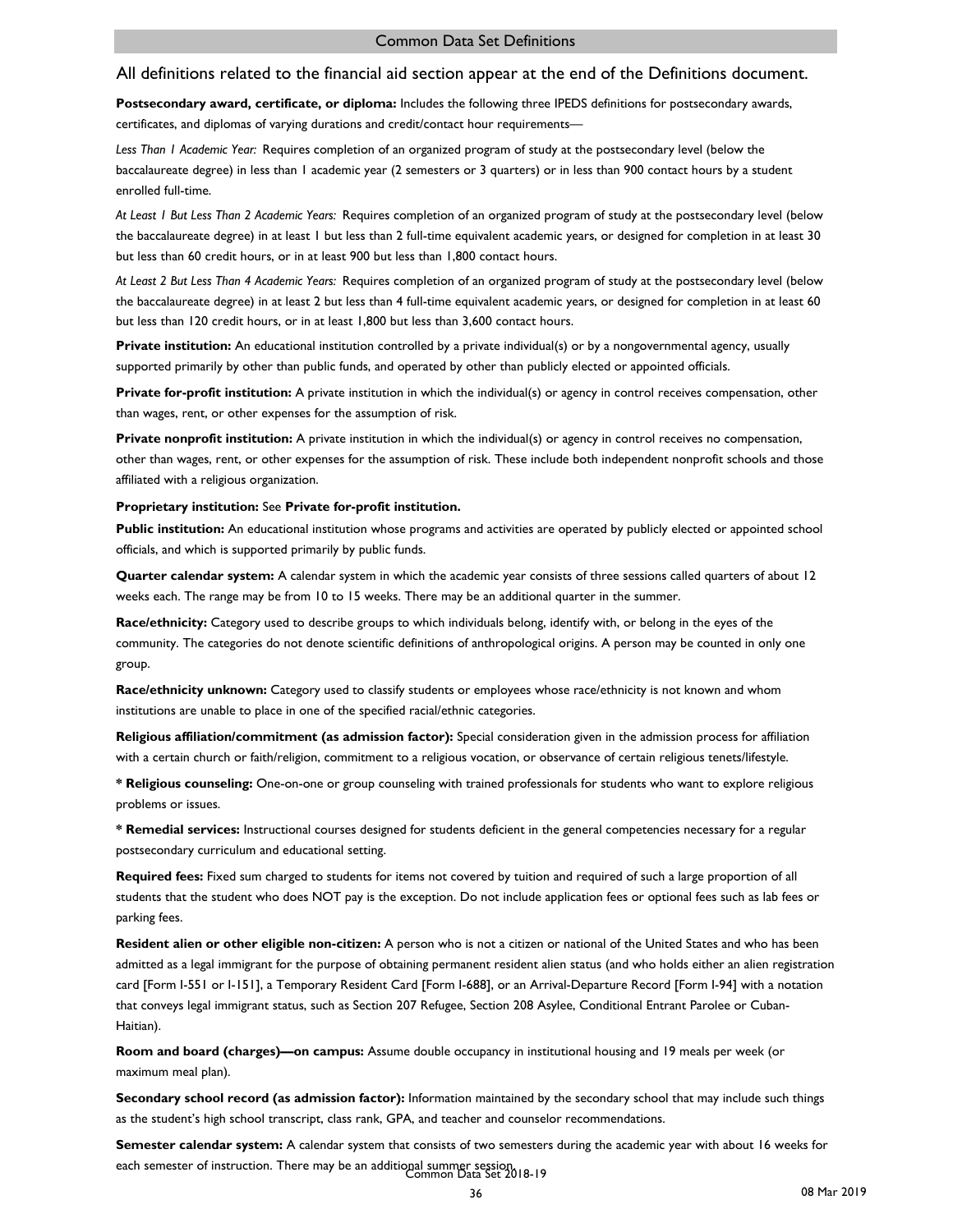**Student-designed major:** A program of study based on individual interests, designed with the assistance of an adviser.

**Study abroad:** Any arrangement by which a student completes part of the college program studying in another country. Can be at a campus abroad or through a cooperative agreement with some other U.S. college or an institution of another country.

**\* Summer session:** A summer session is shorter than a regular semester and not considered part of the academic year. It is not the third term of an institution operating on a trimester system or the fourth term of an institution operating on a quarter calendar system. The institution may have 2 or more sessions occurring in the summer months. Some schools, such as vocational and beauty schools, have year-round classes with no separate summer session.

**Talent/ability (as admission factor):** Special consideration given to students with demonstrated talent/abilities in areas of interest to the institution (e.g., sports, the arts, languages, etc.).

**Teacher certification program:** Program designed to prepare students to meet the requirements for certification as teachers in elementary, middle/junior high, and secondary schools.

**Transfer applicant:** An individual who has fulfilled the institution's requirements to be considered for admission (including payment or waiving of the application fee, if any) and who has previously attended another college or university and earned collegelevel credit.

**Transfer student:** A student entering the institution for the first time but known to have previously attended a postsecondary institution at the same level (e.g., undergraduate). The student may transfer with or without credit.

**Transportation (costs):** Assume two round trips to student's hometown per year for students in institutional housing or daily travel to and from your institution for commuter students.

**Trimester calendar system:** An academic year consisting of 3 terms of about 15 weeks each.

**Tuition:** Amount of money charged to students for instructional services. Tuition may be charged per term, per course, or per

**\* Tutoring:** May range from one-on-one tutoring in specific subjects to tutoring in an area such as math, reading, or writing. Most tutors are college students; at some colleges, they are specially trained and certified.

Unit: a standard of measurement representing hours of academic instruction (e.g., semester credit, quarter credit, contact hour).

**Undergraduate:** A student enrolled in a four- or five-year bachelor's degree program, an associate degree program, or a vocational or technical program below the baccalaureate.

**\* Veteran's counseling:** Helps veterans and their dependents obtain benefits for their selected program and provides certifications to the Veteran's Administration. May also provide personal counseling on the transition from the military to a civilian life.

**\* Visually impaired:** Any person whose sight loss is not correctable and is sufficiently severe as to adversely affect educational performance.

**Volunteer work (as admission factor):** Special consideration given to students for activity done on a volunteer basis (e.g., tutoring, hospital care, working with the elderly or disabled) as a service to the community or the public in general.

**Wait list:** List of students who meet the admission requirements but will only be offered a place in the class if space becomes available.

**Weekend college:** A program that allows students to take a complete course of study and attend classes only on weekends.

**White:** A person having origins in any of the original peoples of Europe, the Middle East, or North Africa.

**\* Women's center:** Center with programs, academic activities, and/or services intended to promote an understanding of the evolving roles of women.

**Work experience (as admission factor):** Special consideration given to students who have been employed prior to application, whether for relevance to major, demonstration of employment-related skills, or as explanation of student's academic and extracurricular record.